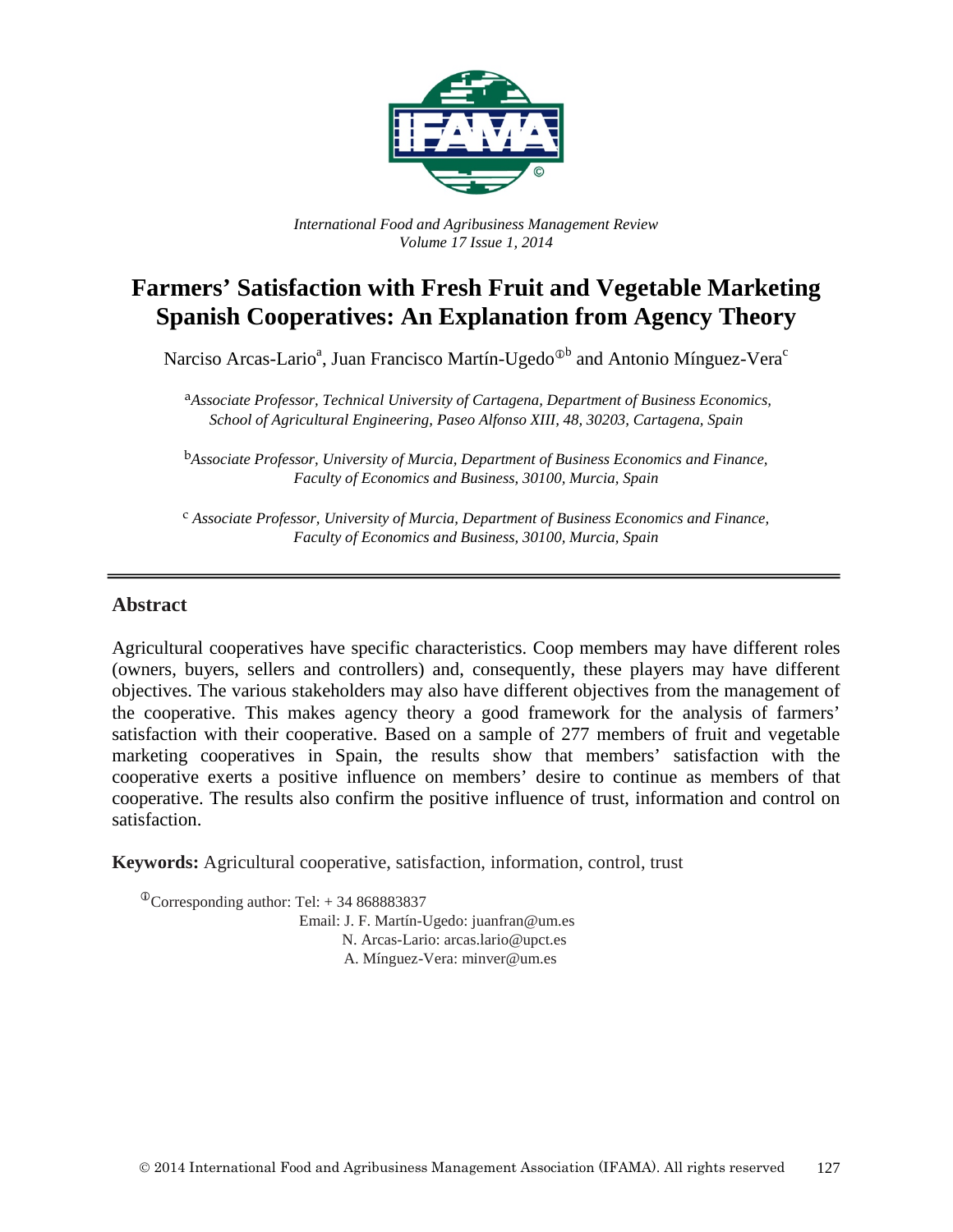### **Introduction**

Cooperatives play an important role in the development of agriculture in many countries as suppliers of farm produce, marketers of agricultural commodities, and providers of services such as storage and transport (Ortmann and King 2007).

In the European Union (EU) there are around 40,000 cooperative companies, with about 600,000 workers and an aggregate turnover of more than 300,000 million euros per year (General Confederation of Agricultural Cooperatives in the European Union - Cogeca 2012a). Cooperatives account for over 50% of the supply of agricultural inputs and over 60% of collection, processing and marketing of agricultural products (Cogeca 2012b). Spain stands out in the European Union, with almost 10% (3,918) of cooperatives, which employ roughly 93,000 workers and have a turnover of more than 17,000 million euros (Cooperativas Agro-alimentarias 2011). These figures clearly indicate the importance of cooperatives in the EU and particularly in Spain.

In 2011, the fresh fruit and vegetable sector accounted for 19.6% of total agricultural production in the 27 countries of the EU. In fact, this sector was the largest in terms of output value. The importance of this sector is particularly evident in Spain. Fresh fruit and vegetables account for 33.1% of total Spanish agricultural production, which corresponds to 18.4% of all EU fresh fruit and vegetable production (European Commission 2012). Moreover, Spain is the EU country with the highest number of fresh fruit and vegetable cooperatives, with 945 (Cogeca 2012b). These cooperatives have a turnover of more than 5,000 million euros and provide 71.4% of the business volume in Spanish agricultural cooperatives (Cooperativas Agro-alimentarias 2011).

The study of the performance of agricultural cooperatives has attracted growing attention in recent years. This is due, on the one hand, to the previously mentioned economic importance of those firms and, on the other hand, to the significant role they play in rural development and attaining of the objectives of the Common Agricultural Policy (Guzmán et al. 2009). However, the evaluation of the performance of cooperatives is particularly controversial (Guzmán and Arcas 2008).

In contrast to investor-owned firms (IOFs) that are operated in the interests of investors, cooperatives are member-owned, member-controlled and operated for the benefit of producermembers (James and Sykuta 2005). Thus, many authors agree that the evaluation of the performance of cooperatives must not be limited to a simple analysis of traditional financial ratios (i.e. solvency, efficiency, liquidity and profitability) (Lerman and Parliament 1991; Pratt 1998; Hind 1998). Therefore, it must be borne in mind that cooperatives should give priority to maximizing the satisfaction of the needs of their members, by offering a list of services that can create a state of well-being for their associates, and that the criteria of success go beyond simply optimizing profitability (Michelsen 1994). Hence, members' satisfaction with their cooperative is being increasingly used by researchers as a measure of the success or performance of such organizations (Sayers et al. 1996; Hansen et al. 2002). Satisfaction influences the desire to continue as a cooperative member and thus the survival of the cooperative as a functioning organisation (Hernández-Espallardo et al. 2013).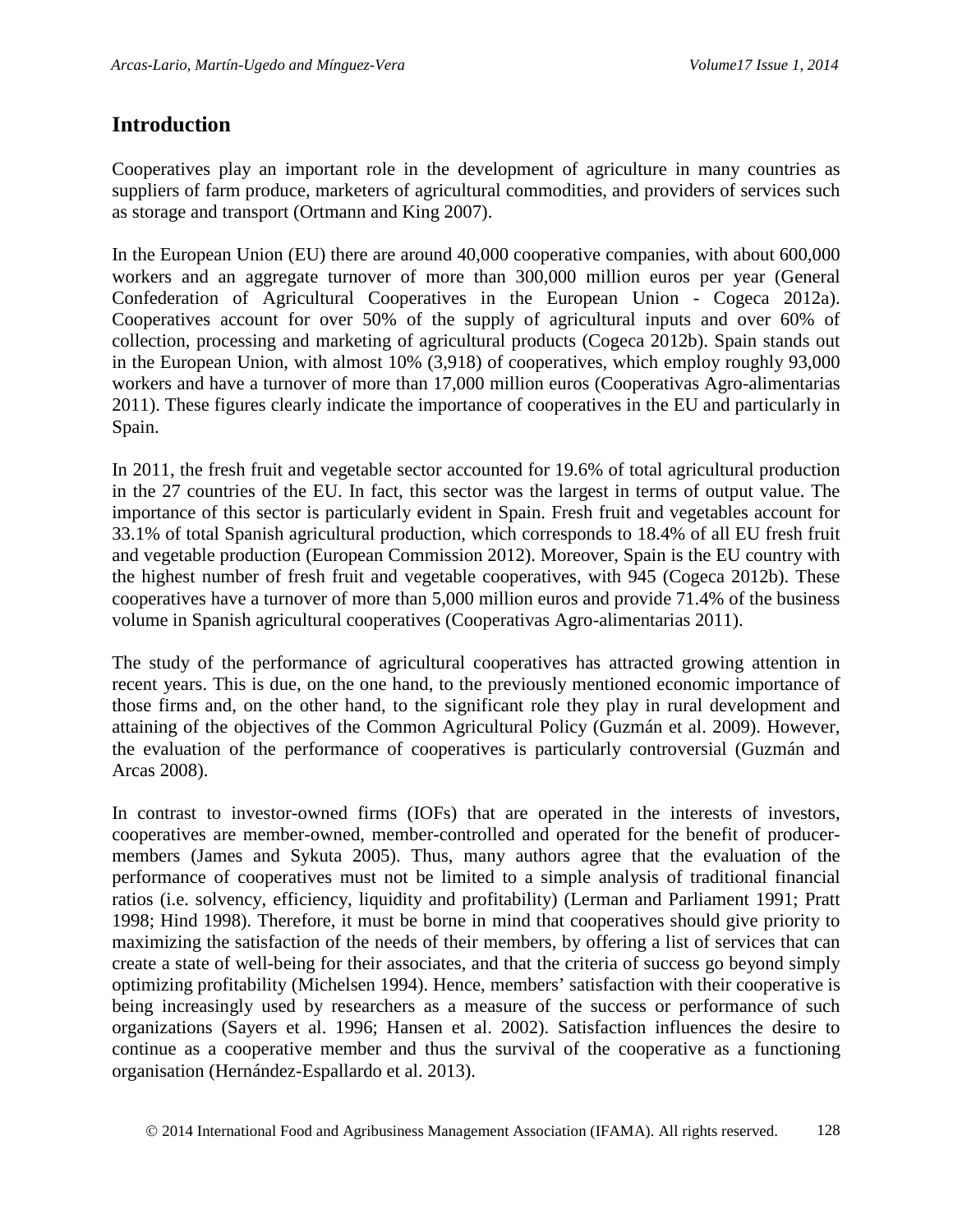The aim of this paper is to examine the determinants of members' satisfaction with their cooperative. In addition, the paper also examines the effect of members' satisfaction on their desire to continue as cooperative members. There is very little previous literature that examines these issues (Hansen et al. 2002; Nilsson et al. 2009; Hernández-Espallardo et al. 2013). This, together with the fact that the present study employs agency theory as a framework, is the significant contribution of this manuscript. Agency theory is appropriate for the examination of the relationships in any firm and, therefore, in agricultural cooperatives (Ortmann and King 2007).

The rest of the paper is organized as follows. First, the theoretical framework and the hypotheses are presented. Then, the methodology and the methods of data selection are described. The next section contains the results of the study. Finally, conclusions are presented.

## **Theory and Hypotheses**

### *The Concept of a Cooperative*

Many definitions of cooperatives are available. However, one of the most frequently employed is that of the International Cooperative Alliance (ICA). This organization defines a cooperative as "an autonomous association of persons united voluntarily to meet their common economic, social, and cultural needs and aspirations through a jointly-owned and democratically-controlled enterprise" (International Cooperative Alliance 2012). As a general rule, the running of these firms is guided by seven cooperative principles recognized by the ICA: voluntary and open membership; democratic member control; economic participation of members; autonomy and independence; provision of education, training and information; cooperation among cooperatives; and concern for the community (International Cooperative Alliance 2012).

In addition to these general principles, each country usually develops its own legislation about cooperatives. In the case of Spain, the relevant legislation is the Spanish Cooperative Law (BOE 1999). This law states, in Article 1.1, that, "A cooperative is a firm constituted by people who freely associate and voluntarily retire, to conduct business activities directed to satisfying the economic and social needs of its members, with democratic structure and functioning in accordance with the principles formulated by the ICA". Considering this definition and other precepts of the law, it can be concluded that both its capital and the number of members may vary over the life of the organization.

One characteristic of agricultural cooperatives is the peculiar relationship of the organization with its members, because these are simultaneously the owners, users (buyers and sellers), controllers, and beneficiaries (Nilsson 1996). From the above it follows that a cooperative is essentially a user-owned and user-controlled business that distributes benefits equitably on the basis of use or patronage (Barton 1989). The fact that partners maintain individual property holdings that are coordinated by the management of the cooperative through administrative controls means that cooperatives have both market-associated characteristics and companyassociated characteristics. For this reason cooperatives have been considered to be a hybrid form of business governance (Ortmann and King 2007).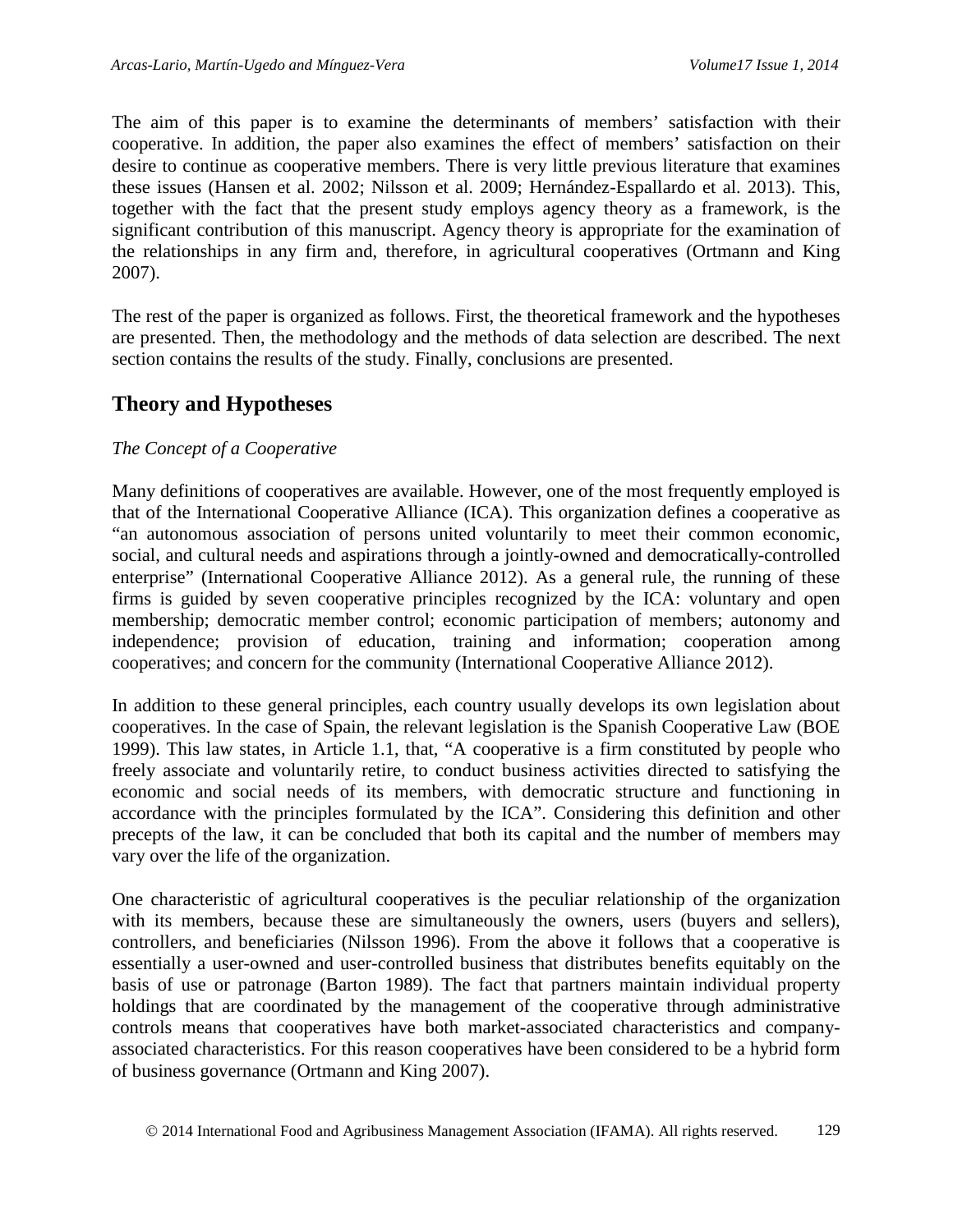Cooperatives, especially large ones, can employ managers and other salaried staff, in order to implement the decisions of members (Chaves 2004). Cooperative members may participate in the day to day administration of the cooperative by becoming administrators, but there are other ways for members to influence decisions and exert control. One way to exert influence is through the Board of Directors. The Board is the top level of administration, supervises the managers and represents the interests of the cooperative. Another way to exert influence is through the General Assembly, which is the meeting of members, constituted in order to consider and to adopt agreements on those matters that, legally or statutorily, are within their competence. Decisions of the Assembly are binding on all members. The General Assembly is the equivalent to the shareholders' meeting in corporations, except that shareholders differ in terms of their contribution to the firm's capital, while cooperative members differ in terms of the cooperative activity they undertake. Finally, members may also participate in the governance of the cooperative by taking part in non-statutory action (section meetings, commissions, etc.) (Barraud-Didier et al. 2012).

The principle of democratic governance is generally considered to be one of the most important characteristics of cooperatives. This principle implies that each member has one vote in the General Assembly. From the point of view of democratic governance, cooperative management rests on several premises: the members decide democratically at the General Assembly; the members participate actively in the General Assembly as well as in the election of representatives; elected representatives, including the Board of Directors, represent and manage the cooperative; and elected representatives are accountable to the membership. However, recent studies have highlighted a decline in the democratic life of cooperatives (Levi and Davis 2008; Siebert and Park 2010).

### *Agency Theory*

According to Jensen and Meckling (1976), an agency relationship is, "A contract under which one or more persons (the principal/s) engage another person (the agent) to perform some service on their behalf which involves delegating some decision making authority to the agent". That is, the principal (cooperative members) hires an agent (board members and managers) to carry out a task on the principal's behalf. When both parts of the relationship are utility maximizers, act rationally and form unbiased expectations of the impact of the agency relationship on their utility function, agents will try to reach their objectives, which may or may not coincide with those of their principals.

A divergence of objectives will lead to agency conflicts and agency costs. However, agency problems arise when, in addition to conflict of objectives between the principal and the agent, there is information asymmetry between them. That is, the agent typically has more information than the principal about the environment in which decisions are being made, leading to that information asymmetry. The limited access to information that the principal usually has allows the agent considerable discretion to adopt opportunistic behavior that does not always translate into a greater benefit for the principal.

When a conflict of objectives exists, but the principal has perfect information about the agent's performance, the loss of efficiency can be overcome by the principal including the actions that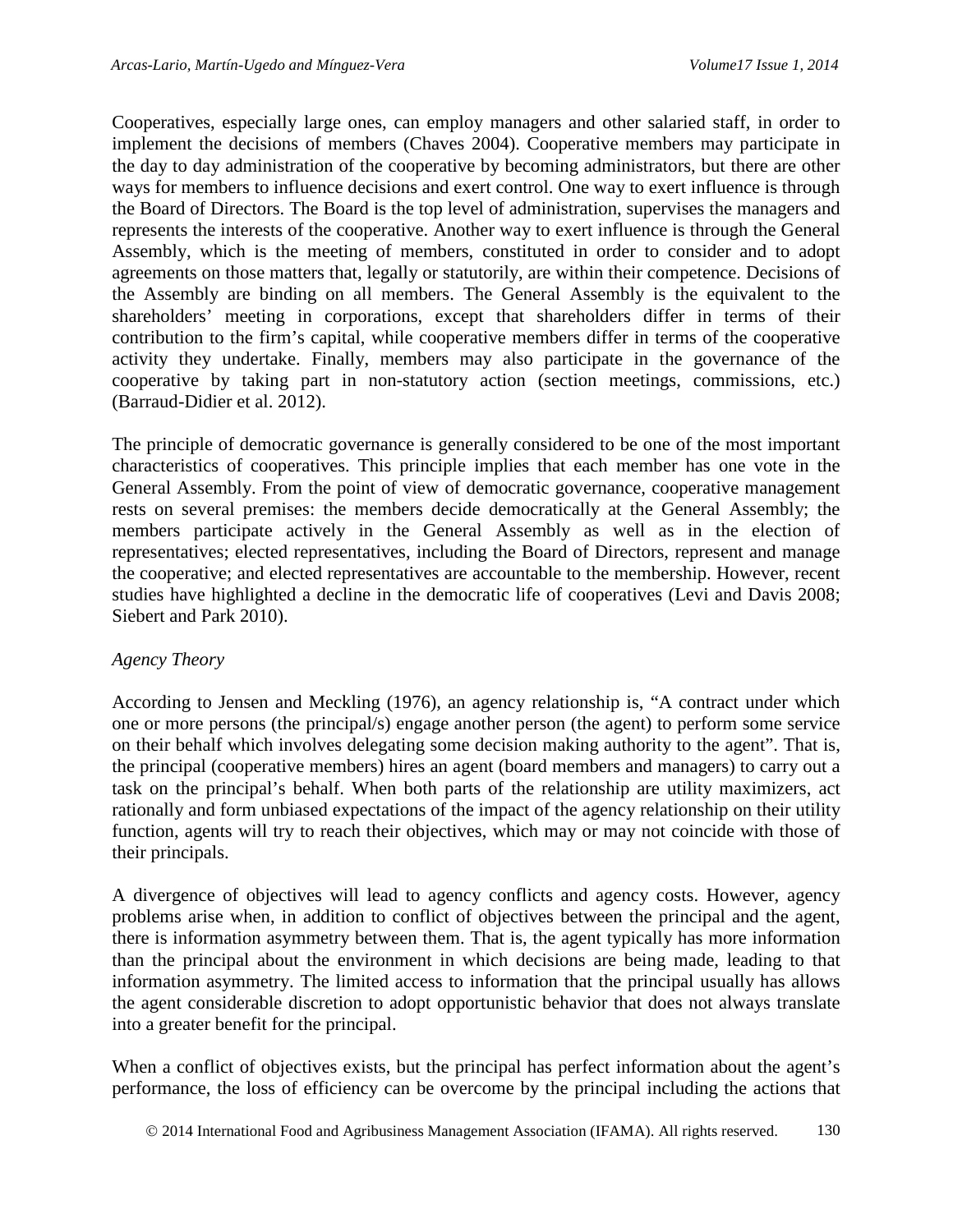the agent should perform in the contract, as well as checking if the agent has followed instructions, with the possibility of including penalties in case of breach of contract. Thus, the agency costs are the sum of (Jensen and Meckling 1976): a) the cost of monitoring: the principal will limit the autonomy of the agent by installing controls, maintaining checks, establishing budgetary limits, making direct supervision, using the payment and reward system to structure the agent's incentives, etc.; b) bonding costs: agents can voluntarily accept clauses in their contracts restricting their discretion and such restrictions may cause additional costs, for example costs associated with profitable investments that may be rejected, or direct costs associated with the formalization of the contract, and so on.; and c) residual loss.

Shareholders of large quoted firms usually have the same objective: maximizing the firm's market value. This objective conflicts with maximizing the managers' utility function. However, the picture is more complicated in cooperatives. Since, as previously stressed, the members of the cooperative may play different roles simultaneously (owners, buyers and sellers, controllers and beneficiaries) they may also have very diverse objectives (Hansmann 1996). Members usually delegate day-to-day decisions to managers, probably to avoid the costs arising from decision making in a collective process.

As a consequence, cooperatives face two problems. On the one hand, in most cooperatives the administration is delegated to managers or professional agents. On the other hand, the multiplicity of objectives that member have leads to a lack of definition in collective objectives, increasing the managers' discretion, making it more probable that they take decisions that benefit themselves to the detriment of members. In addition, the multiplicity of objectives makes it much more difficult to establish incentives and control mechanisms that minimize conflicts between members and managers (Tirole 2001).

Agency problems in agricultural cooperatives, arising from the diversity of objectives of cooperative members (principals), members of Board of Directors and professional managers (agents), are compounded by the existence of asymmetric information. This could lead agents to adopt opportunistic behavior that does not benefit the principals. Cooperative members must have information and control mechanisms to avoid agency problems.

Corporate governance examines the mechanisms that the organization can employ in order to provide incentives for the agents to persuade them to behave in the principal's interest, as well as to reduce the information gap and to provide the appropriate control mechanisms. Problems associated with the governance of cooperatives have not attracted the research interest that has been focused on capitalist firms and the field of interest has been rather slow to develop. Most studies on this subject agree that problems in cooperatives are more complicated due to the fact that there are more players than in capitalist firms and, in addition, some of them assume more than one role. In fact, although some studies suggest that there is no separation between ownership and control in cooperatives and that, consequently, conflict does not arise (Hansmann 1988), other studies, such as Spear (2004), put the emphasis in the limited extent to which cooperative members can influence the behavior of managers, to the point of concluding that in such companies the discretion of the managers is larger than in capitalist firms.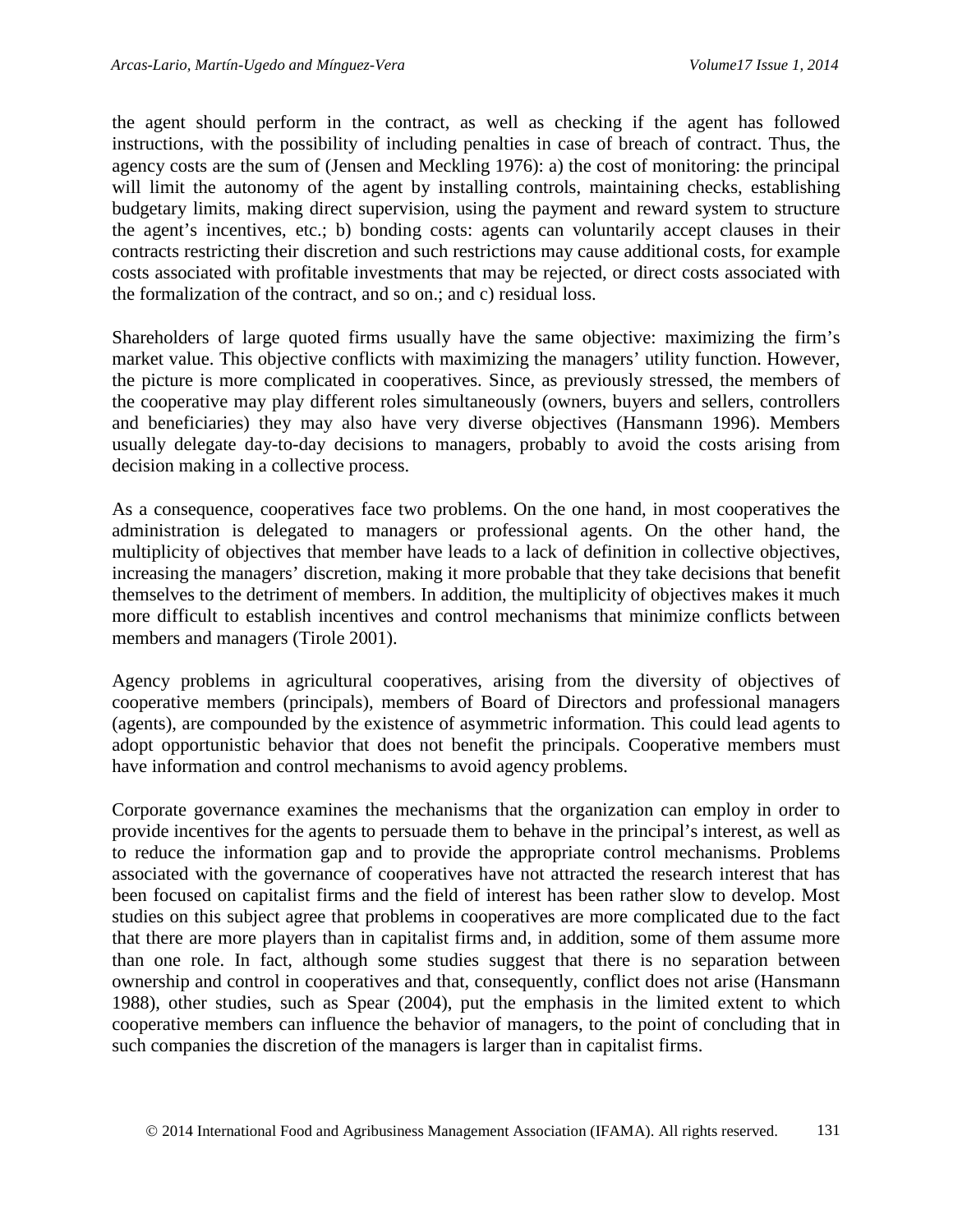The literature usually classifies control mechanisms for Inc. corporations as either internal or external to the firm. These control mechanisms help reducing information asymmetry. Internal control mechanisms, which include the ownership structure of the firm, boards of directors, and compensation systems, are particularly important when markets, and hence external control mechanisms, are less well developed. An example is Spain, where markets are less developed than in Anglo-Saxon countries. Focusing on cooperatives, the market for corporate control, which is the main external control mechanism, does not work because residual rights in the cooperative cannot be transferred. Thus, in cooperatives, the only effective control mechanisms are the internal ones. For this reason, the classification of controls as internal or external is not usually employed in cooperatives (Coque 2008).

An alternative to that classification classifies corporate governance mechanisms for cooperatives into direct and indirect mechanisms (Coque 2008). The direct mechanisms are related to information and decision flows, including participation in the internal organization of the cooperative through the election of the positions in the General Assembly and in the other established democratic processes, and control, both ex-ante and ex-post, to prevent managers adversely affecting the interests of members. The indirect mechanisms are related to real and financial flows; for example, the extent to which members choose to use the services of the cooperative rather than alternative services offered by competitors. A recent paper by Pascucci et al. (2012) illustrates this matter by examining members of the cooperative who do not deliver to their cooperative, as well as non-members who do deliver to cooperatives.

### *Consequences and Antecedents of Satisfaction (Hypothesis)*

Because the cooperative (as agent), is created to serve its members (as principal) and operate for their benefit (James and Sykuta 2005; Ortmann and King 2007), from the perspective of agency theory, members will be satisfied with their cooperative when the cooperative is perceived to act in their interests. The most obvious reason why farmers join cooperatives is to satisfy their economic goals. However, in addition to this goal, some members may also seek to satisfy social goals through their cooperative membership (Hansen et al. 2002). Economic objectives are related, among other things, to obtaining higher prices for the products, or receiving high quality services (Ortmann and King 2007). Social goals may include the desire to interact with other members and develop personal relationships (Hansen et al. 2002).

In a similar way, Nilsson et al. (2009) indicate that the members' degree of satisfaction with the cooperative may be related to the organization as well as to the business. Satisfaction with the organization might mean, for example, how satisfied members are with the information they receive and the treatment they are offered by the cooperative. However, satisfaction with the business is related to how satisfied the members are with the prices and services offered by the cooperative.

Given that members may play several roles in their relationship with the cooperative, and therefore have different interests or goals (Nilsson 1996), another generally accepted definition of satisfaction in business relationships provided by Anderson and Narus (1984) may be relevant: "A member's satisfaction with the cooperative is a positive affective state resulting from the appraisal of all aspects of the relationship with the cooperative".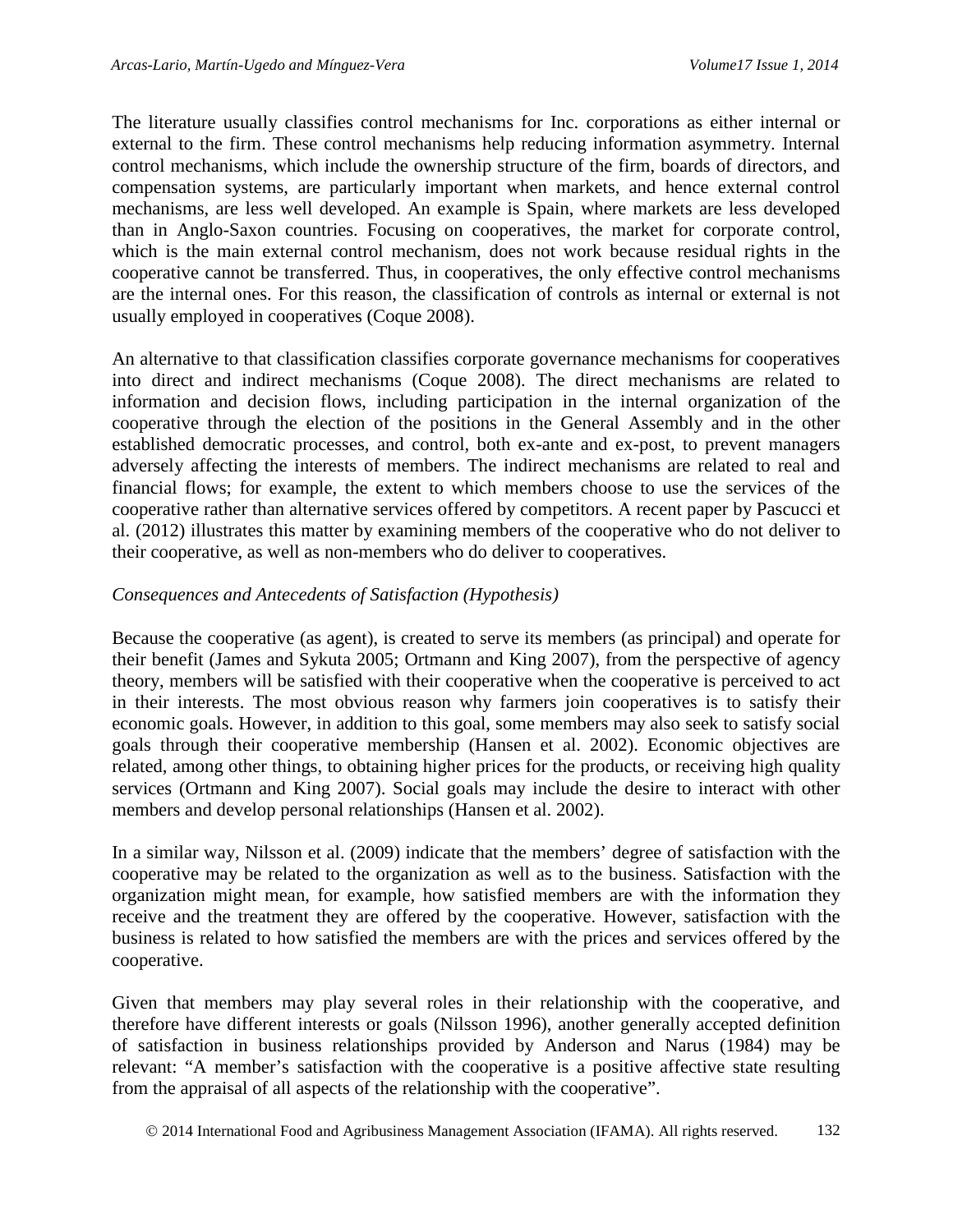Satisfaction is not only a close proxy for concepts such as perceived effectiveness but also a predictor of future actions by the cooperative's members. A review of the literature reveals that there is consensus about the positive influence of satisfaction on the relationship and the desire, by active members, to continue that relationship or leave it. This desire to continue is considered one dimension of the commitment of members (Kumar et al. 1995; Kim and Frazier 1997; Barraud-Didier et al. 2012) and the end result of the process of interaction between the parties (Frazier 1983). Parties who are satisfied with a relationship will be more interested in maintaining it than in starting a new relationship, given the uncertainty that any new relationship may bring (Ramsey and Sohi 1997).

In the field of the supplier-distributor relationships, there are empirical studies, such as Biong (1993) and Ping (1993; 1994), that give support to the highlighted theoretical considerations. If the parties have their expectations fulfilled by the relationship they will want to keep that relationship, and will reject other interesting alternatives (Ping 1994).

Therefore, increasing a farmer's satisfaction with the cooperative leads the cooperative member to increase his or her intention to continue his or her membership, and this has implications for the survival and future success of the cooperative as an organization (Hernández-Espallardo et al. 2013). In line with this reasoning, we propose the following hypothesis:

*Hypothesis 1:* Increasing a farmer's satisfaction with the cooperative increases his/her intention to continue his/her membership of the cooperative.

Principal-agent problems in a cooperative are likely to give rise to member dissatisfaction (Ortmann and King 2007). According to the general formulation of the principal-agent model, if members are not able to monitor managers' behavior, then managers have an incentive to behave opportunistically by maximizing their own utility instead of that of the members (Russo et al. 2000).

Moreover, this problem is exacerbated by the presence of information asymmetry, a characteristic that clearly exists in the relationship between a farmer and the cooperative (Hernández-Espallardo et al. 2013). As explained above, the relationship between the member and the cooperative is often based on information asymmetry. The cooperative has information which the member does not. For example, the cooperative has information about market prices, and about clients' behaviour (Borgen 2001). In this sense, Garnevska et al. (2011) also note that communication between members and management is important for the successful development of cooperatives.

Nilsson et al. (2009) argue that to the extent that a cooperative becomes very large and develops very complex business operations, the members are no longer able to control the cooperative and they have difficulty keeping themselves informed about the business and assessing what is happening in the firm. This hinders the participation of the partners in the governance of the cooperative and they will probably become dissatisfied with it.

Therefore, from the point of view of agency theory, to the extent that partners have information about the cooperative and mechanisms of control (i.e. through the correct functioning of the General Assembly), they may prevent opportunistic behaviour of members of the Board of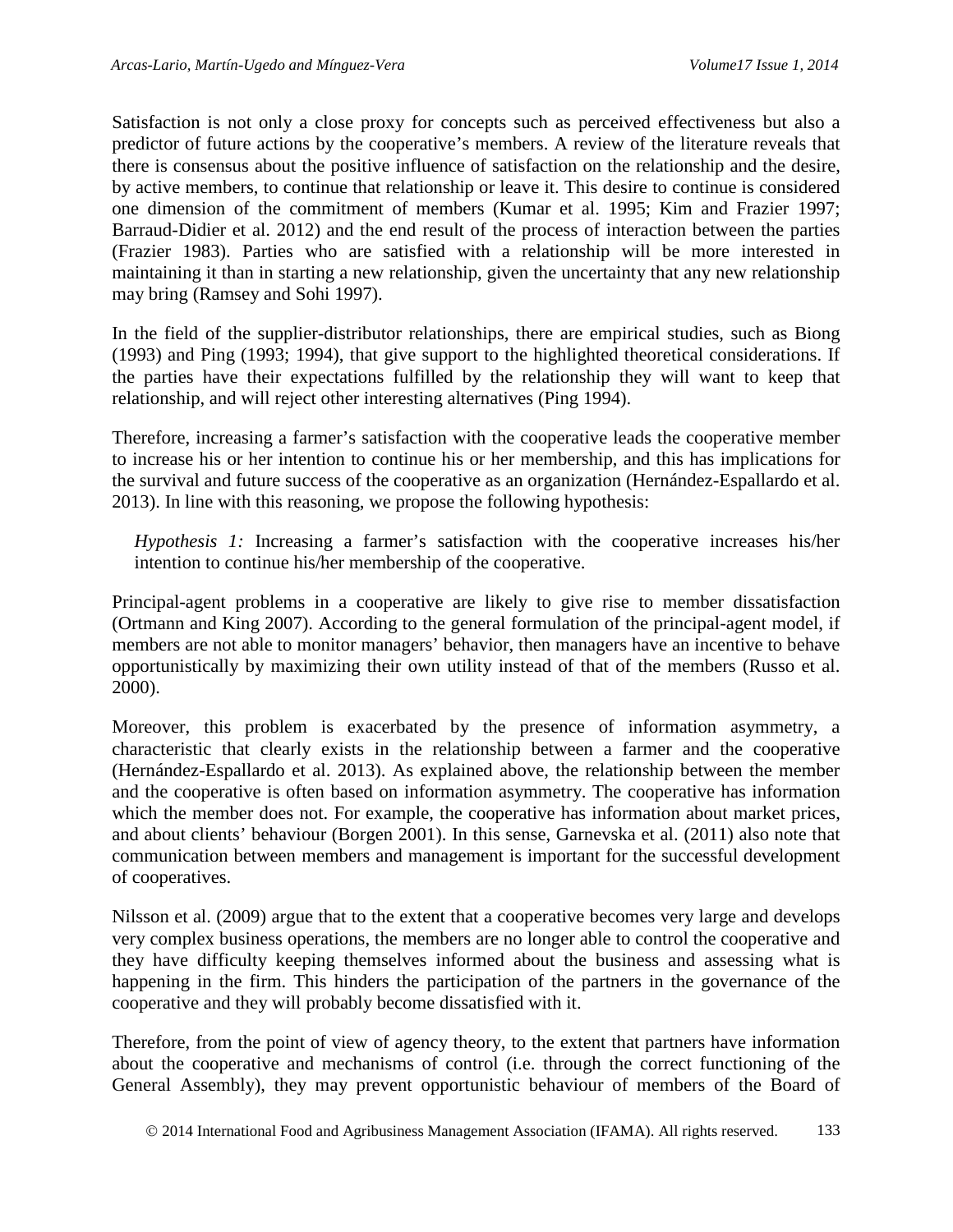Directors and professional managers, so that their decisions will help them to achieve their objectives. Therefore, we propose the following hypothesis:

*Hypothesis 2:* The more information a member has about his/her agricultural cooperative, the more satisfied he/she will be with it.

*Hypothesis 3:* The more control a member has of his/her agricultural cooperative, the more satisfied he/she will be with it.

Trust is another mechanism identified in the literature on agricultural cooperatives than mitigates agency problems (Borgen 2001). Many studies confirm that trust is essential in a cooperative (James and Sycuta 2005; Nilsson et al. 2009; Österberg and Nilsson 2009; Nilsson et al. 2012), by reducing behavioural uncertainty (Theuvsen and Franz 2007), to the extent that it can act as a control mechanism that reduces the opportunistic behaviour of managers (Arcas-Lario and Hernández-Espallardo 2003).

In most definitions, the trust of a party in another person or organisation is a belief, feeling or expectation about the intentions and capabilities of that person or organisation to adopt behaviour that produces positive results for the first party (Ganesan 1994; Wilson and Möller 1995). Thus, in agricultural cooperatives, the trust of members in their cooperative may be defined as the members' belief that their cooperative will take decisions and adopt behaviour that will allow them to reach their goals.

Several papers confirm the positive influence of trust on satisfaction with inter-organizational relationships (Anderson and Narus 1990; Andaleeb 1996). This is also the case, but with less intensity, in agricultural cooperatives (Hansen et al. 2002). It is to be expected that members that trust their cooperative will perceive that the decisions of their cooperative will allow them to achieve their objectives. This will stimulate members to feel confident and satisfied with the cooperative.

Therefore we propose the following hypothesis:

*Hypothesis 4:* The more a member trusts his/her agricultural cooperative, the more satisfied he/she will be with it.



Figure 1 shows the model that combines the proposed hypotheses



 $H_4$ 

**Control** 

**Trust** 

2014 International Food and Agribusiness Management Association (IFAMA). All rights reserved. 134

 $H_3$  Satisfaction  $H_1$  Continuity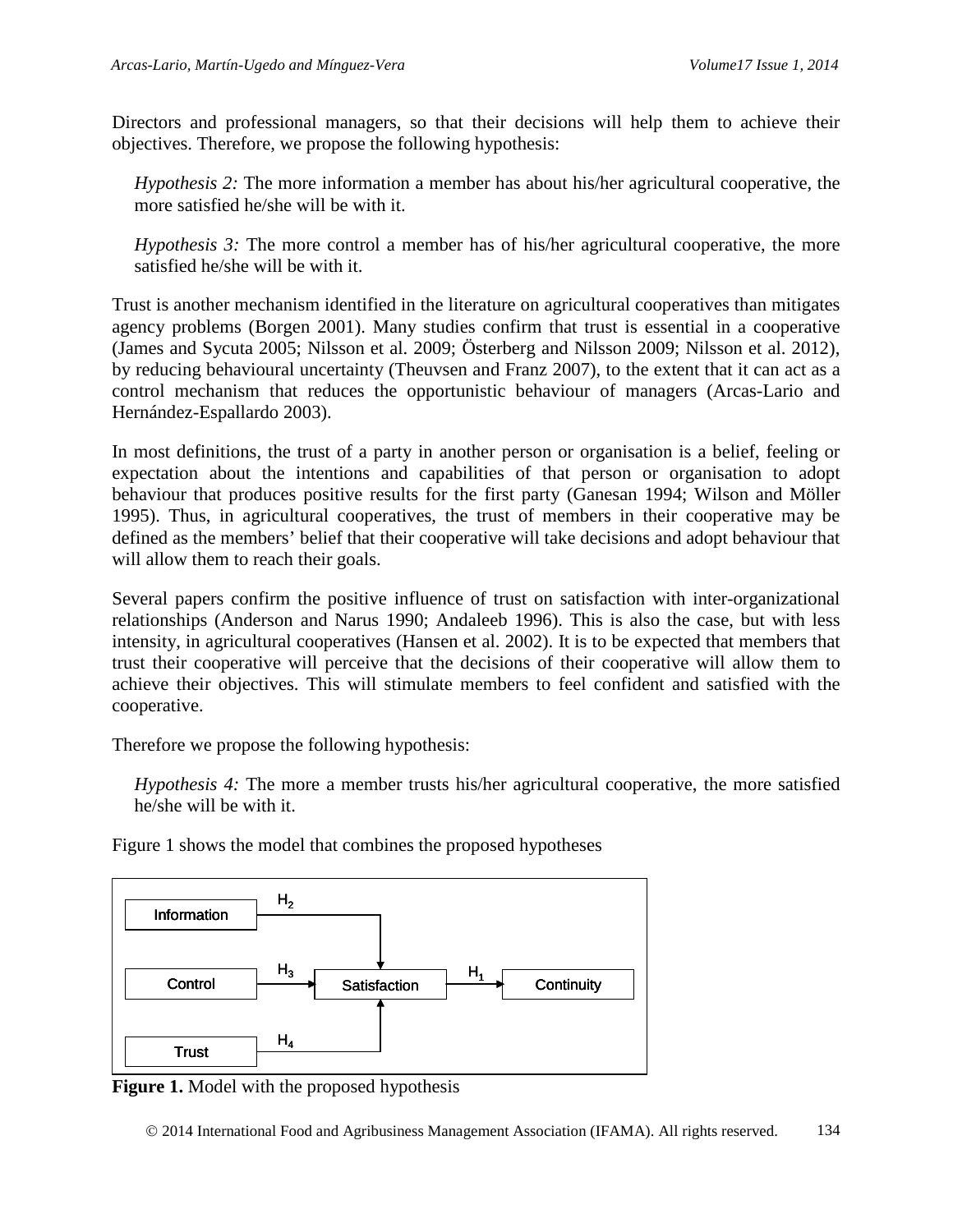## **Methodology**

#### *Data Collection*

We collected data from farmers who are members of fresh fruit and vegetable marketing cooperatives in the Spanish Region of Murcia. This region specialises in fruit and vegetables, which represents 65.4% of its total agricultural production and 9.4% of the total fresh fruit and vegetable production in Spain. Another characteristic of the Murcia fruit and vegetable sector is the existence of a large number of cooperatives. For these reasons the marketing cooperatives of fruit and vegetables based in Murcia may be considered an appropriate universe for the testing of the hypotheses presented above.

To identify the cooperatives and their members we had the collaboration of the Confederation of Agricultural Cooperatives of Murcia (FECOAM, the regional affiliate to Cooperatives Agroalimentarias). The data provided by FECOAM indicate that 45 of its associates belong to the fruit and vegetable sector. FECOAM represents 91% of all the fruit and vegetables cooperatives in Murcia, and they account for 31% of the production of fruit and vegetables in the region.

Due to the population's characteristics (the fact that their members are in most cases active workers and/or are older people) and the difficulty of obtaining information, personal surveys were used. To develop the questionnaire we previously carried out several interviews with key persons (cooperative members and directors). This allowed us to have a broad knowledge of the relationships to be analysed. Later, in order to develop the final version of the questionnaire, we conducted a number of pre-tests.

Geographical dispersion made it difficult to get in touch with cooperative members, so we took advantage of the celebration of the XIII Day of the Agricultural Member, organized by FECOAM. This event coincides with the Mediterranean Agricultural Fair, so the sampling was including a wide range of members. The presence of about 6,000 members and the procedure employed to select the sample (simple random sampling) guarantees the representativeness of the sample. A total of 334 completed questionnaires were obtained. 57 questionnaires that were not answered properly or lacked relevant information were removed from the sample. Thus, the final sample consisted of 277 questionnaires.

Some characteristics of the sample are presented in Table 1. Most members are men (91%) with a mean age of 60 years and an average of 18 years as cooperative members. Their level of education is low. 42% of members completed their studies with primary education, and 40% did not even complete that level of studies. About 15% of members completed secondary education, 9% in general education and 6% in vocational education. Only 2% of the cooperative members have a university degree. The fact that only 54% of the members' revenues come from agricultural activity highlights the fact that agriculture is a part time activity for many cooperative members. In addition, most of the members' agricultural activity, and thus of their agricultural revenues, come from their cooperative activity (a mean of 87% of their agricultural revenues). In relation to their participation in the governance of the cooperative, only 25% of the members have ever been members of the Board, roughly half of whom were board members at the time of the survey. Their average time as board members is 10 years.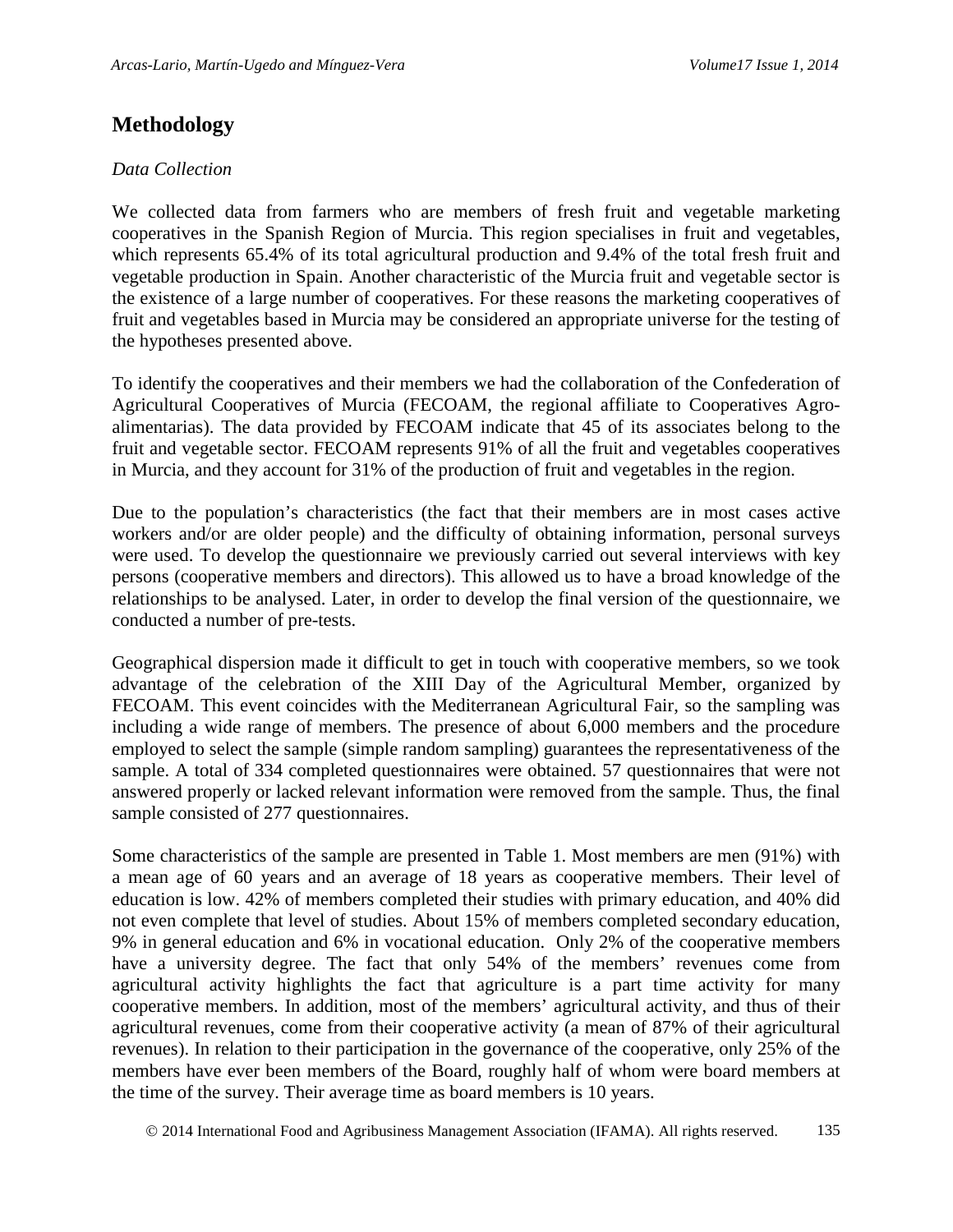|  |  |  |  | <b>Table 1. Profile of Cooperative Members</b> |
|--|--|--|--|------------------------------------------------|
|--|--|--|--|------------------------------------------------|

| <b>Variable</b>                                                        | <b>Minimum</b> | <b>Maximum</b> | <b>Mean</b>    |
|------------------------------------------------------------------------|----------------|----------------|----------------|
| Men-members $(\%)$                                                     |                |                | 91             |
| Woman-members (%)                                                      |                |                | 9              |
| Age                                                                    | 23             | 87             | 60             |
| Years as cooperative member                                            | 2              | 66             | 18             |
| Level of studies $(\%):$                                               |                |                |                |
| Less than primary education                                            |                |                | 40             |
| Primary education                                                      |                |                | 42             |
| General secondary education                                            |                |                | 9              |
| Vocational secondary education                                         |                |                | 6              |
| University degree                                                      |                |                | $\overline{c}$ |
| Other                                                                  |                |                | 3              |
| Percentage of income that comes from agricultural activity             | 2              | 100            | 54             |
| Percentage of agricultural income that comes from cooperative activity |                | 100            | 87             |
| Percentage of members that have ever served as a Board member          |                |                | 25             |
| Number of years as Board members                                       |                | 30             | 10             |
| Percentage of members of the cooperative that are presently serving on |                |                | 12             |
| the Board                                                              |                |                |                |

#### *Measures*

To measure the concepts, we used multiple indicator scales that were inspired by the literature (for references, please see Table 2). Because most of the scales have not previously been applied in the field of agricultural cooperatives, they were adapted during the pre-test phase. We used a 0 to 10 points Likert-type scale with "completely agree" and "completely disagree" as anchors. Table 2 shows the concepts, their measures, and descriptive statistics, as well as their theoretical source, once the scales had been refined.

To determine the quality of the scales employed, we tested whether they meet the criteria of reliability and convergent and discriminant validity. To test the reliability, we use the Cronbach's alpha ( $\alpha$ ), whose optimal figure depends on the purpose of the research (Churchill 1979). Thus, for the early stages of any research, 0.5 - 0.6 may be acceptable figures.

To deal with validity, we conducted a factor analysis with the items of each variable, removing those that did not load heavily onto the factor. Finally, discriminant validity is tested by performing a factor analysis with all items that meet the previous criteria of reliability and validity. In this way we can check that the items of other scales do not load on the same factor or dimension, to determine discriminant validity. Thus, so long as the items load onto the appropriate dimension and the analysis has significant goodness-of-fit measures, we may conclude that there is discriminant validity.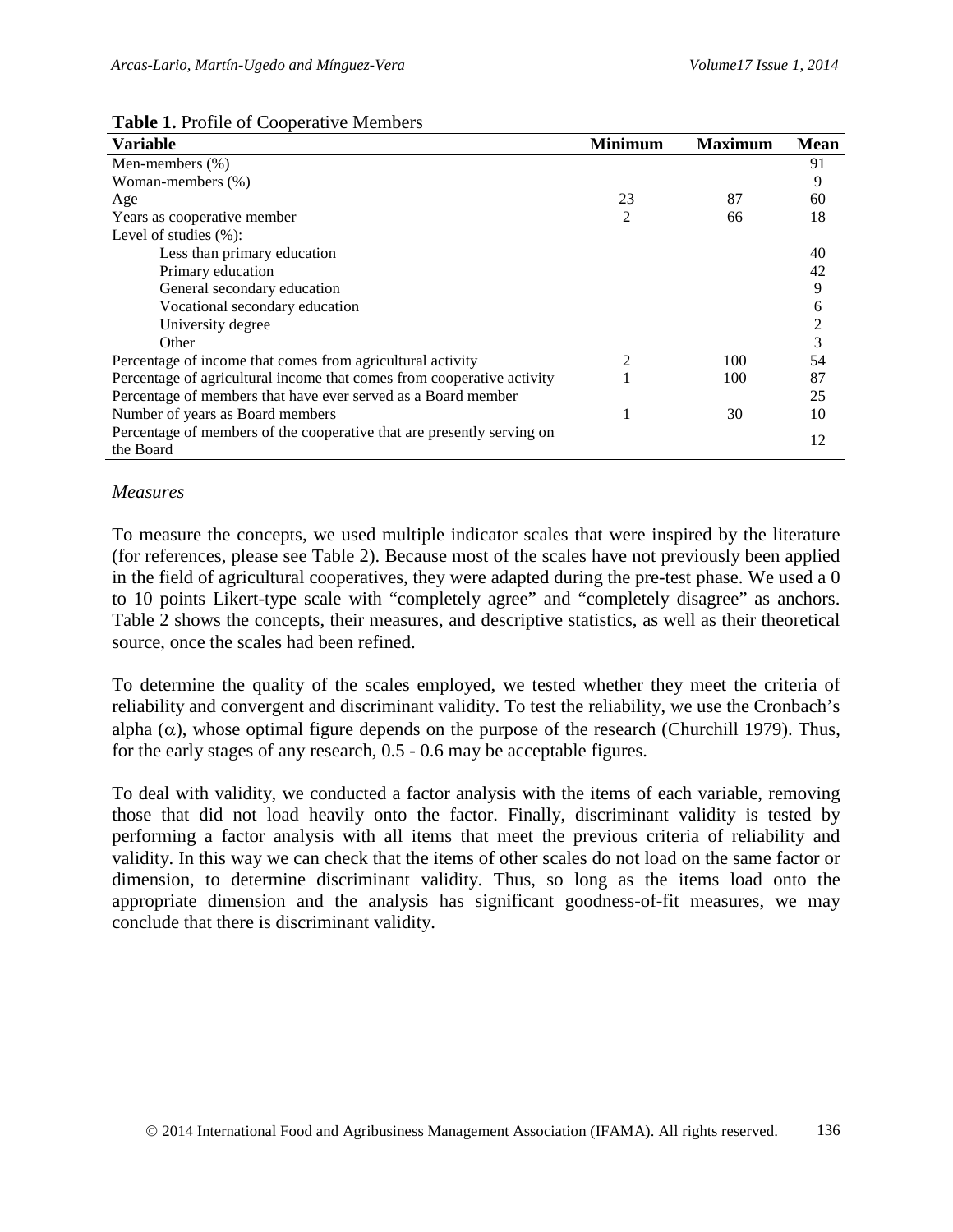#### **Table 2.** Descriptive Statistics

| <b>Variable</b>                                       |                                                                                                 | <b>Mean</b> | <b>Standard</b><br>deviation |                  | Minimum Maximum |
|-------------------------------------------------------|-------------------------------------------------------------------------------------------------|-------------|------------------------------|------------------|-----------------|
|                                                       | Continuity (Ping 1993; Biong 1994; Selnes 1998)                                                 |             |                              |                  |                 |
| $1_{-}$                                               | Your relation with the cooperative is a long-term partnership                                   | 8.40        | 2.091                        | $\Omega$         | 10              |
| 2.                                                    | You wish to continue as a cooperative member                                                    | 8.91        | 1.588                        | $\Omega$         | 10              |
|                                                       | Satisfaction (Kumar et al. 1992; Hansen et al. 2002; Nilsson et al. 2009)                       |             |                              |                  |                 |
|                                                       | 1. You are very satisfied with your overall relationship with the<br>cooperative                | 8.41        | 1.666                        | 1                | 10              |
|                                                       | 2. You are very happy with the price paid by the cooperative<br>for the products delivered      | 7.80        | 2.085                        | $\overline{0}$   | 10              |
| 3.                                                    | The services that the cooperative provides you help you<br>achieve your business goals          | 7.90        | 1.96                         | $\Omega$         | 10              |
| 4.                                                    | You are very pleased with the running of the cooperative as<br>a firm                           | 8.28        | 1.780                        | $\Omega$         | 10              |
| Information (Heide and John 1992; Mohr and Sohi 1995) |                                                                                                 |             |                              |                  |                 |
|                                                       | 1. The cooperative always explains decisions that may affect its<br>members                     | 8.22        | 1.970                        | $\boldsymbol{0}$ | 10              |
| 2.                                                    | You are well informed about the results of the cooperative                                      | 8.16        | 2.013                        | $\Omega$         | 10              |
|                                                       | <b>Control</b>                                                                                  |             |                              |                  |                 |
| 1.                                                    | You attend all meetings of the General Assembly                                                 | 7.68        | 2.788                        | $\Omega$         | 10              |
| 2.                                                    | You frequently intervene in the General Assembly                                                | 5.76        | 3.397                        | $\Omega$         | 10              |
| 3.                                                    | Your interventions in the General Assembly are taken into<br>account                            | 6.80        | 3.190                        | $\Omega$         | 10              |
|                                                       | Trust (Ganesan 1994; Kumar et al. 1995)                                                         |             |                              |                  |                 |
|                                                       | 1. When facing adverse situations, members have the help of<br>the cooperative                  | 7.60        | 2.654                        | $\Omega$         | 10              |
| 2.                                                    | When the cooperative makes important decisions, it takes<br>into account its members' interests | 7.88        | 1.978                        | $\mathbf{0}$     | 10              |

In Table 3 we present the different items employed to measure the variables, once the items that do not meet the selection criteria had been removed. In Table 3 we present, together with the mean of each item, the figures for the Cronbach's alpha  $(\alpha)$ , the KMO index for the factor analysis (with principal component extraction and varimax rotation) and the weight factors of each item on the variable on which it loads most strongly. The results indicate the quality of the scales employed.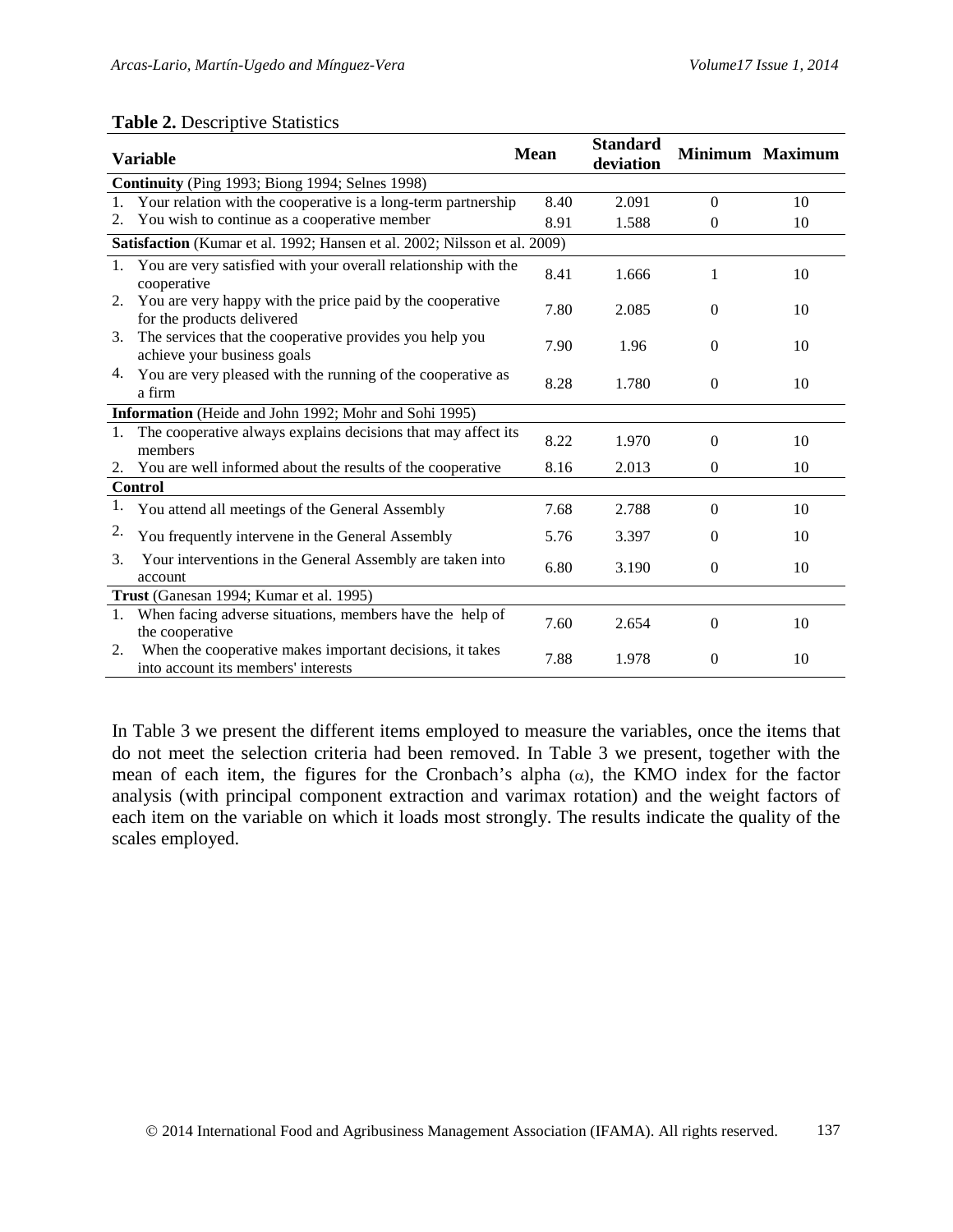|                | <b>Variable</b><br><b>Item</b>                                                          | $\alpha$ | $F_1$ | F <sub>2</sub> | $\mathbf{F}_3$ | F <sub>4</sub> | $\mathbf{F}_4$ | <b>KMO</b> |
|----------------|-----------------------------------------------------------------------------------------|----------|-------|----------------|----------------|----------------|----------------|------------|
|                | Continuity (Ping 1993; Biong 1994; Selnes 1998)                                         |          |       |                |                |                |                |            |
| 1.             | Your relation with the cooperative is a long-term partnership                           |          | 0.89  |                |                |                |                |            |
| 2.             | You wish to continue as a cooperative member                                            | 0.82     | 0.85  |                |                |                |                |            |
|                | Satisfaction (Kumar et al. 1992; Hansen et al. 2002; Nilsson et al. 2009)               |          |       |                |                |                |                | 0.88       |
| 1.             | You are very satisfied with your overall relationship with the<br>cooperative           |          |       | 0.80           |                |                |                |            |
| 2.             | You are very happy with the price paid by the cooperative<br>for the products delivered | 0.88     |       | 0.89           |                |                |                |            |
| 3.             | The services that the cooperative provide you help you<br>achieve your business goals   |          |       | 0.73           |                |                |                |            |
| 4.             | You are very pleased with the running of the cooperative as<br>a firm                   |          |       | 0.80           |                |                |                |            |
|                | Information (Heide and John 1992; Mohr and Sohi, 1995)                                  |          |       |                |                |                |                |            |
| 1.             | The cooperative always explains decisions that may affect                               |          |       |                | 0.82           |                |                |            |
|                | its members                                                                             | 0.77     |       |                |                |                |                |            |
| 2.             | You are well informed about the results of the cooperative                              |          |       |                | 0.61           |                |                |            |
| <b>Control</b> |                                                                                         |          |       |                |                |                |                |            |
| 1.             | You attend all meetings of the General Assembly                                         | 0.88     |       |                |                |                | 0.74           |            |
| 2.             | You frequently intervene in the General Assembly                                        |          |       |                |                |                | 0.88           |            |
| 3.             | Your interventions in the General Assembly are                                          |          |       |                |                |                |                |            |
|                | taken into account                                                                      |          |       |                |                |                | 0.83           |            |
|                | Trust (Ganesan 1994; Kumar et al. 1995)                                                 |          |       |                |                |                |                |            |
| 1.             | When facing adverse situations, members have the                                        |          |       |                |                |                |                |            |
|                | help of the cooperative                                                                 | 0.71     |       |                |                |                |                | 0.91       |
| 2.             | When the cooperative makes important decisions,                                         |          |       |                |                |                |                |            |
|                | it takes into account its members' interests                                            |          |       |                |                |                |                | 0.67       |

#### **Table 3.** Variable Measures

 $F1$  = Factor loadings for continuity.  $F2$  = Factor loadings for satisfaction.  $F3$  = Factor loadings for information.  $F4$  = Factor loadings for control. F5= Factor loadings for trust.

### **Results**

(1) CONTINUITY =  $a_0 + a_1$  SATISFACTION + e,

where CONTINUITY measures the intention of a member to continue in the cooperative and SATISFACTION measures the satisfaction of a member with the cooperative.

(2) SATISFACTION =  $b_0 + b_1$  INFORMATION +  $b_2$  CONTROL +  $b_3$  TRUST+ e,

where INFORMATION measures the degree to which the member have information about the cooperative, CONTROL measures the degree to which the member exercises control over the cooperative, and TRUST measures the degree to which the member trusts the cooperative.

In the regression, the score for continuity and satisfaction multi-item scales were computed as the average of the scores of the items used to measure these concepts. The computed factor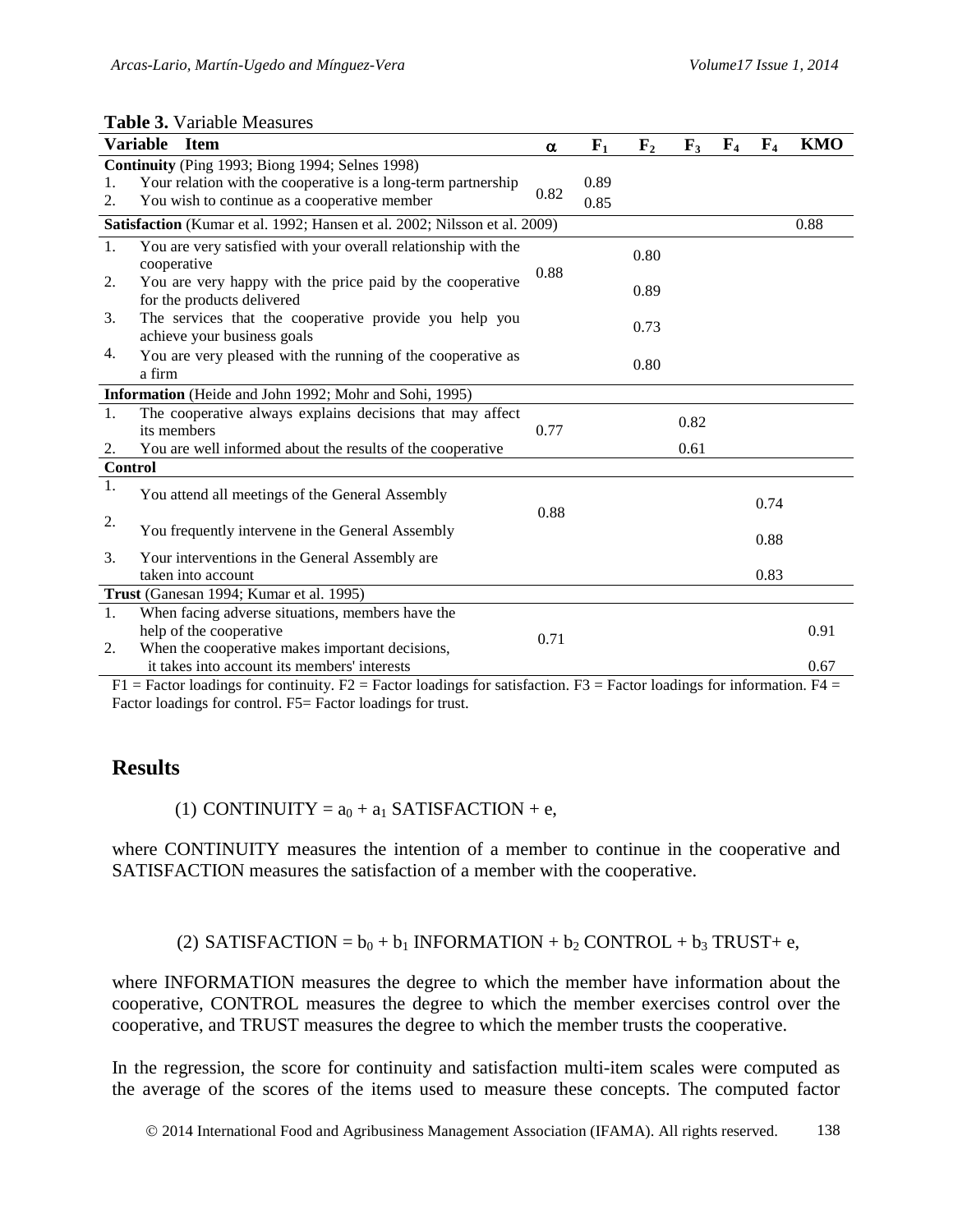scores obtained from the factor analysis (to determine the goodness of the measurement scales) were used in the regression analysis to reduce the potential for multicollinearity among the predictor variables (INFORMATION, CONTROL, TRUST).

The results of the regressions are shown in Tables 4 and 5. Hypothesis 1 is supported. This follows from the positive and significant regression coefficient ( $\beta = 0.550$ , p < 0.001) between continuity as dependent variable and satisfaction as independent variable (Table 4). Therefore, it is confirmed that the more satisfied partners are with their cooperative, the more they want to continue as cooperative members.

| <b>Table 4.</b> Ordinary Least Squares regressions on the influence of satisfaction on continuity |  |  |  |  |  |
|---------------------------------------------------------------------------------------------------|--|--|--|--|--|
|---------------------------------------------------------------------------------------------------|--|--|--|--|--|

| <b>Variable</b> | Coefficient $\beta$ | t statistic |
|-----------------|---------------------|-------------|
| Constant        | 4.193               | $8.821***$  |
| Satisfaction    | 0.550               | $9.522***$  |
| Adjusted $R^2$  | 0.264               |             |
| E               | $90.677***$         |             |

**Note.** \*\*\* denotes statistical significance  $p < 1\%$ .

Hypotheses 2 to 4 are also supported, as shown by the positive and significant signs of the regression coefficients between satisfaction as dependent variable and information (β = 0.329, p  $<$  0.01), control ( $\beta$  = 0.214, p  $<$  0.05) and trust ( $\beta$  = 0.202, p  $<$  0.05) as independent variables (Table 5). Therefore, it is confirmed that the members' satisfaction with their cooperative increases as they have more information about it, control over it, and there is a climate of trust.

**Table 5.** Ordinary Least Squares regressions on the influence of information, control and trust on satisfaction

| <b>Variable</b> | Coefficient $\beta$ | t statistic |
|-----------------|---------------------|-------------|
| Constant        | 8.074               | 81.212***   |
| Information     | 0.329               | $3.299***$  |
| Control         | 0.214               | $2.152**$   |
| Trust           | 0.202               | $2.024**$   |
| Adjusted $R^2$  | 0.062               |             |
| F               | $6.536***$          |             |

**Note.** \*\*\*, \*\* and \* denote statistical significance  $p < 1\%$ , 5% and 10%, respectively.

# **Conclusions and Implications**

Cooperative members may play different roles simultaneously. On the one hand they are owners and thus they provide capital. However, depending on the characteristics of the cooperative, they may also be buyers, sellers, controllers and so on. As a consequence the members of a cooperative may have various reasons for belonging to the cooperative, as well as different objectives from each other, and not all of these objectives may be compatible.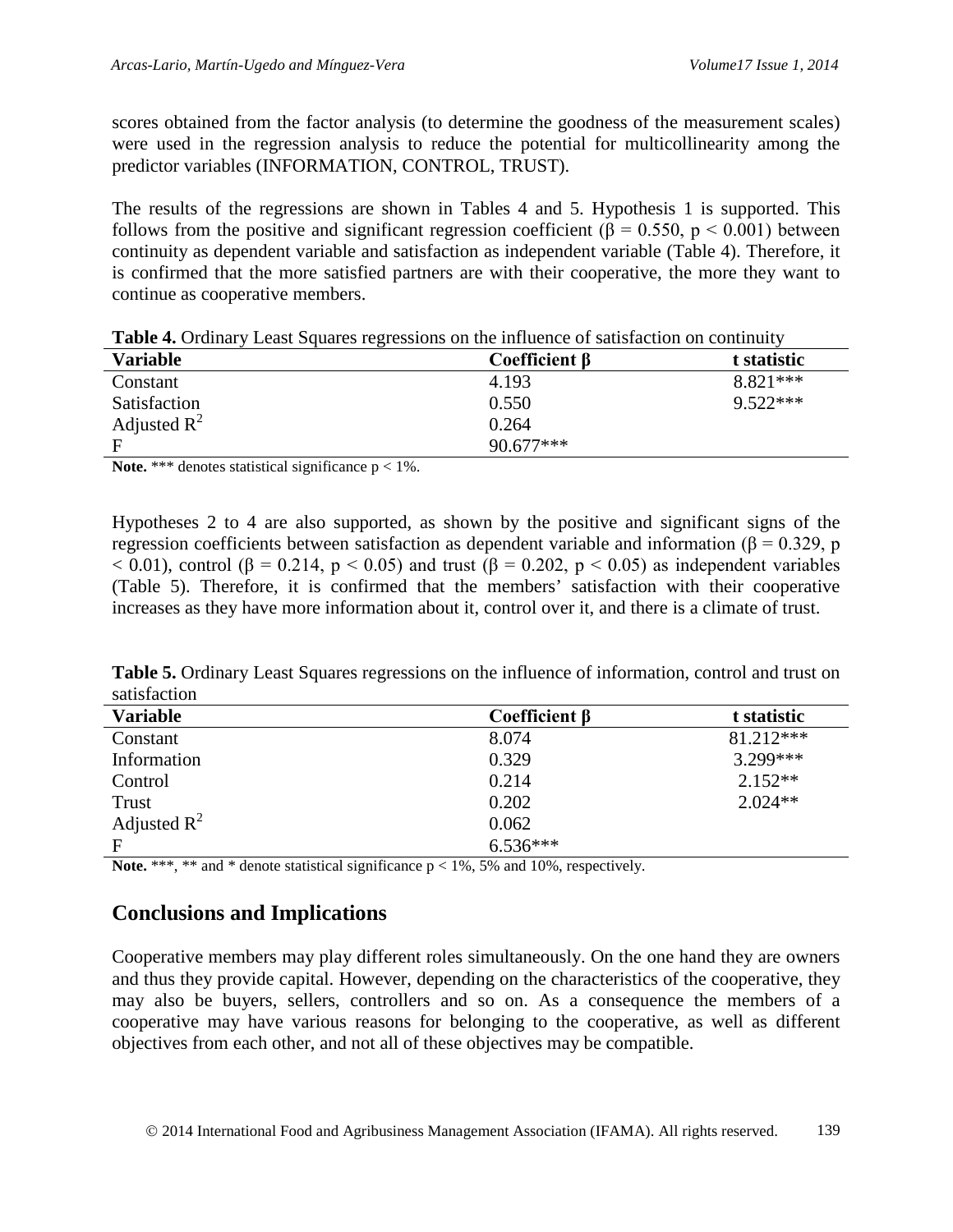However, conflicts in the cooperative arise not only from the relationships between cooperative members, but also from the relationships between members and the management. Managers of IOFs usually have great discretion, due to the private information they have. But in a cooperative, due to the conflict of interests among members, their discretion is even greater.

Previous studies on agricultural cooperatives have shown the importance of the participation of members in the life of the cooperative and as well as the importance of members' trust in the managers of the cooperative (James and Sykuta 2005; Barraud-Didier et al. 2012). In addition, information and control are two key factors that may help reducing conflicts in any firm, and thus in a cooperative. This makes agency theory a good framework for the study of the relationships between agricultural cooperatives and their members, and that is the approach employed in this manuscript.

The results show that the members' satisfaction from belonging to a cooperative is an appropriate measure of the success of the member-cooperative relationship, as it supports the desire of members to continue in the cooperative and, thus, the survival of the cooperative. This finding is consistent with previous evidence in both distribution channels (Biong 1993; Ping 1993 and 1994) and agricultural cooperatives (Hernández-Espallardo et al. 2013), that found a positive and significant relationship between satisfaction and the interest in maintaining a relationship.

Furthermore, as suggested by agency theory, it is important that members have mechanisms in order to protect themselves from the opportunist behaviour of management, so that they can reach a higher level of satisfaction with the cooperative. Information, control and trust are shown to be good mechanisms for this purpose. As a consequence of these results, directors of cooperatives should take appropriate decisions to develop these aspects.

In order to satisfy cooperative members, it is important that they have as much as information as possible. In fact, Barraud-Didier et al. (2012) argue that, "If cooperatives communicate more and share information with their members, the latter will be more attached to the cooperative". Sharing information reduces information asymmetry and leads to greater satisfaction of members. Following this argument, it is important to improve all channels of communication with cooperative members to ensure that information flows quickly, especially channels related to information technology and communications, such as the use of web sites. By using these channels conflicts between the management and the members can be reduced.

Most cooperatives are traditionally organized (Nilsson et al. 2012). However, in order to be competitive, cooperatives have been growing in size. This increase in size also leads to obvious challenges. One of them has already been highlighted and it is that it produces greater information asymmetry. In addition, it also makes it more difficult to control managers. In fact Nilsson et al. (2009) and Nilsson et al. (2012) point out that, in general, cooperative members think that cooperatives are too large and complex, and they have difficulty understanding their operation. In addition, they do not believe that the cooperative can be remodeled to strengthen member control. However, some measures could be adopted. For example, in order to exert appropriate control over the management, it is important that the Board and the General Assembly function well. Cooperatives must prioritise the proper operation of the General Assembly, trying to secure high levels of attendance and participation of their members. To help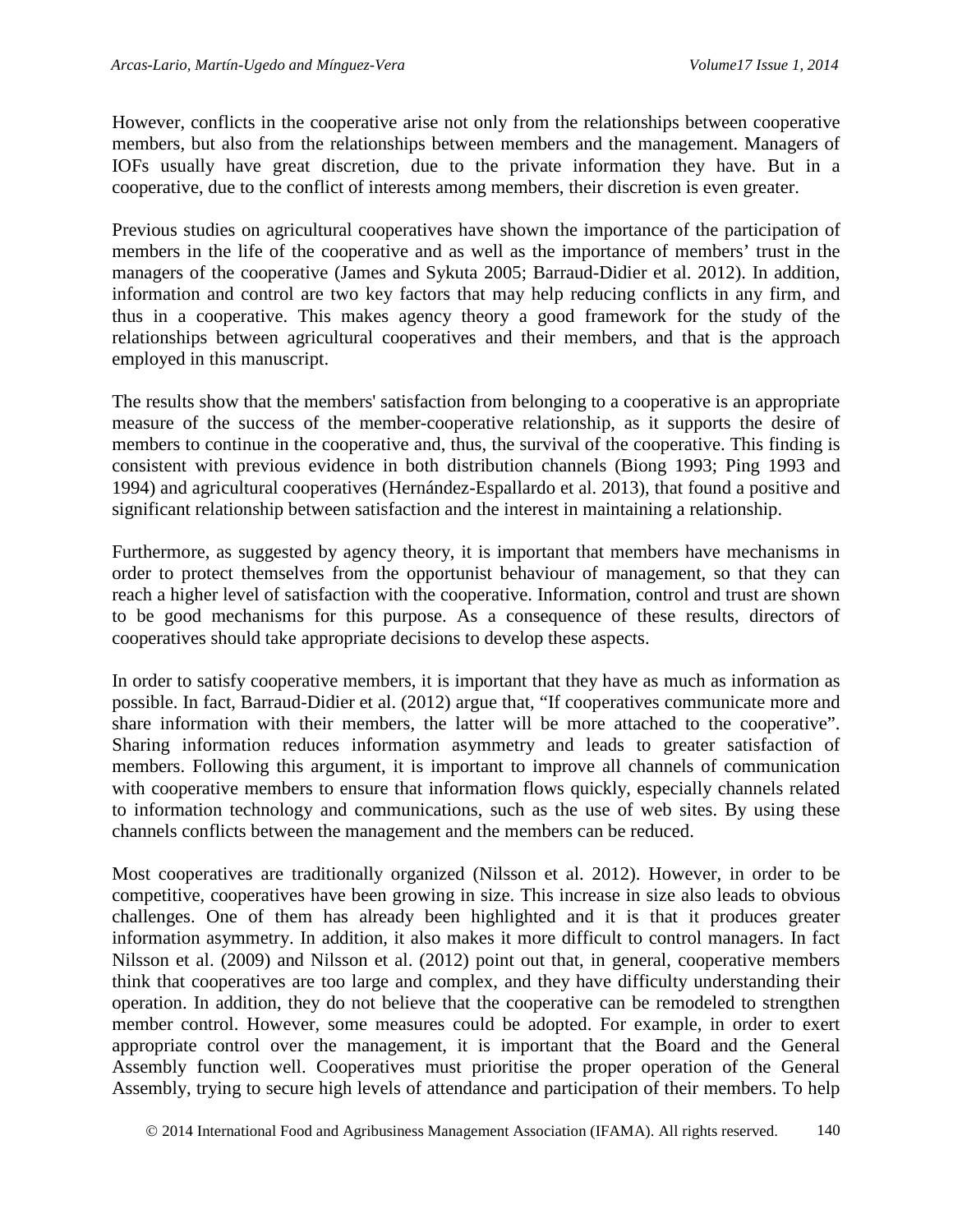to reach this goal, it is important to provide members as much as information as possible and meetings should be held at convenient times and in accessible locations, and be managed by a wise and effective chair. In summary, as Russo et al. (2000) highlights, managers' power is inversely correlated to members' participation in the cooperative. Thus, the more active members are in the annual meetings and in the decision making of the cooperative, the less power the managers have, reducing agency conflicts.

The present study also highlights the importance of the trust that the cooperative inspires in its members. Trust is an indicator of social capital: "network resources that are not visible to the eye, but have an economic impact on these enterprises" (Nilsson et al. 2012). Thus, when two persons or groups trust each other it is easy to have more coordination and engage in collaboration. However, trusting is risky. Even when information asymmetry is reduced, if members are dissatisfied and uninvolved, trust could be negatively affected. This situation is difficult to reverse. The impact of opportunism and divergent objectives may be minimized in the presence of trust, as shown in this study by the positive influence of trust on the level of members' satisfaction. This positive relationship between trust and satisfaction is consistent with previous evidence (Anderson and Narus 1990; Andaleeb 1996; Hansen et al. 2002).

In order to build up trust, the cooperative can adopt altruistic or helpful behavior towards members, and show members that it is reliable and competent in its everyday actions, for example, through advice that it gives to members (technical, economic or strategic advice) and capital budgeting or marketing decisions (Barraud-Didier et al. 2012). Testimonials from members about their success within the cooperative and information that highlights the skills, competencies and accomplishments of the cooperative may also help to develop a climate of trust (Hansen et al. 2002). Therefore, it is important that cooperatives have the appropriate human and material resources to provide quality services to their members in order to help them to achieve their goals.

This study is subject to limitations inherent in this type of research. The most important limitation is the fact that the study focuses on a concrete geographical area: the Region of Murcia (Spain). Thus, it would be interesting to make similar analyses in other geographical areas and contexts to examine whether the results can be generalized more widely. However, restricting the study to a very concrete region, as well as to very concrete firms (fresh fruit and vegetable marketing cooperatives) has some advantages as it makes it possible to isolate the phenomena of interest for close examination in a way that would not be possible where there are other influences in more heterogeneous contexts.

### **Acknowledgements**

We acknowledge financial support from Fundación CajaMurcia, Cátedra Cajamar de Cooperativismo Agroalimentario – Universidad Politécnica de Cartagena, Ministerio de Economía y Competitividadand FEDER (Project AGL2010-22335-C03-03).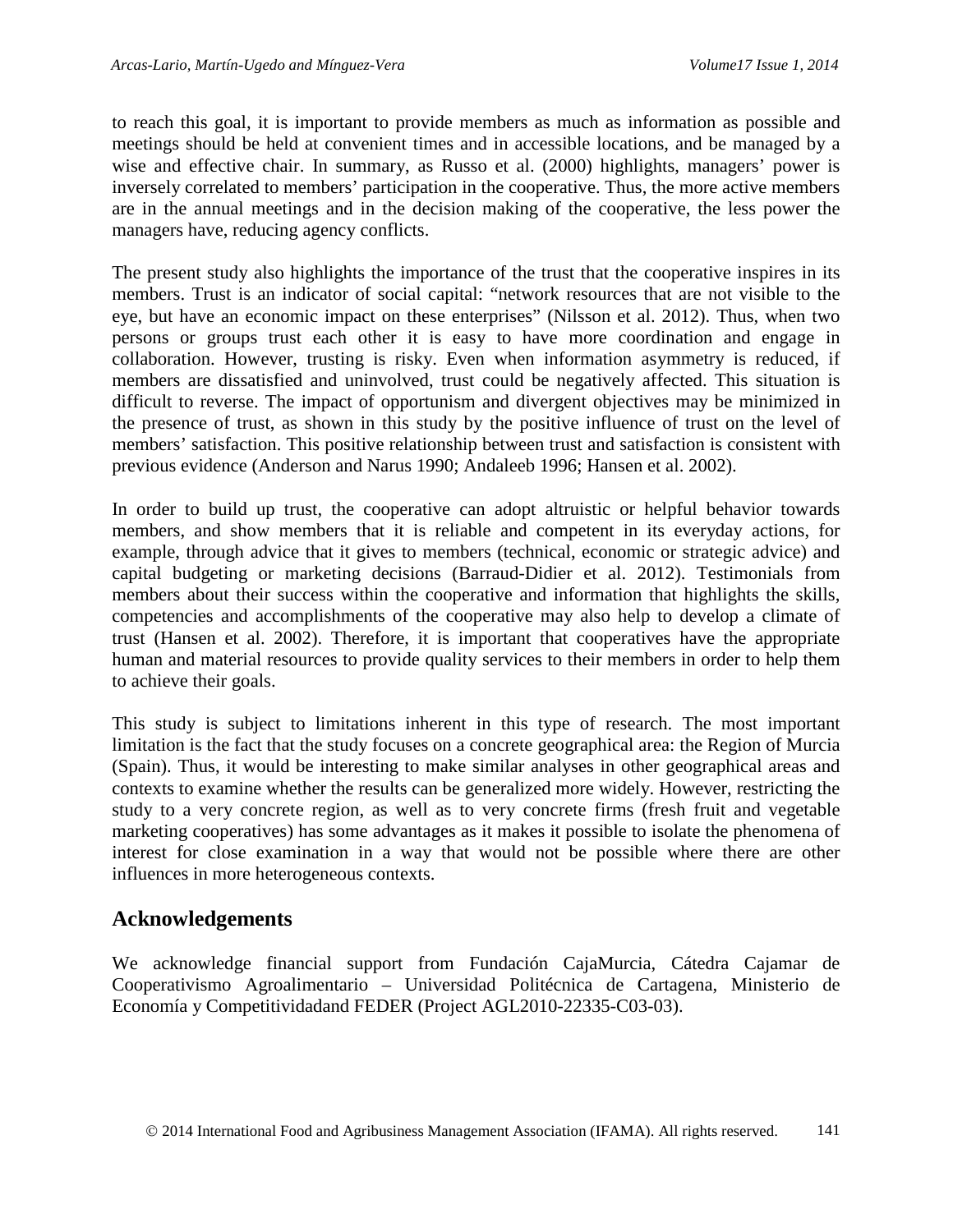### **References**

- Andaleeb, Saad S. 1996. An experimental investigation of satisfaction and commitment in marketing channels: The role of trust and dependence. *Journal of Retailing* 72: 77-93.
- Anderson, James C. and James A. Narus. 1984. A model of distributor's perspective of distributor-manufacturer working relationships. *Journal of Marketing* 48 (4): 62-74.
- Anderson, James C. and James A. Narus. 1990. A model of distributor firm and manufacturer firm working partnerships. *Journal of Marketing* 54: 42-58.
- Arcas-Lario, Narciso and Miguel Hernández-Espallardo. 2003. Co-ordination and performance of Spanish second-level agricultural cooperatives: the impact of relationship characteristics. *European Review of Agricultural Economics* 30: 487–507.
- Barraud-Didier, Valérie, Marie-Christine Henninger and Assâad El Akremi. 2012. The relationship between members' trust and participation in the governance of cooperatives: the role of organizational commitment. *International Food and Agribusiness Management Review* 15 (1): 1–24.
- Barton, David G. 1989. What is a cooperative? In *Cooperatives in Agriculture*, edited by D. Cobia, 1-20. NJ: Prentice-Hall Inc.
- Biong Harald. 1993. Satisfaction and Loyalty to Suppliers within the Grocery Trade. *European Journal of Marketing* 27 (7): 21-38.
- BOE, 1999. Spanish Cooperative Law 27/1999 of 16 July. Boletín Oficial del Estado No. 170. [http://noticias.juridicas.com/base\\_datos/Privado/l27-1999.t1.html#a1](http://noticias.juridicas.com/base_datos/Privado/l27-1999.t1.html#a1) [accessed November 1, 2012].
- Borgen, Svein O. 2001. Identification as trust-generating mechanism in cooperatives. *Annals of Public and Cooperative Economics* 72: 209-228.
- Chaves Ávila, Rafael. 2004. *Gobierno y democracia en la economía social.* Colección Mediterráneo Económico: 6 de Octubre. Almería, Spain: Fundación Cajamar.
- Churchill, Gerbing A. 1979. A paradigm for developing better measures of marketing constructs. *Journal of Marketing Research* 16: 64-73.
- Cogeca. 2012a. *The dynamic force of European farmers and their cooperatives.* http://www.copa-cogeca.be/CogecaHistory.aspx. [accessed November 1, 2012].
- Cogeca. 2012b. *Agricultural cooperatives in Europe. Main issues and trends.* http://www.agro-alimentarias.coop/ficheros/doc/03020.pdf. [accessed November 1, 2012].

2014 International Food and Agribusiness Management Association (IFAMA). All rights reserved. 142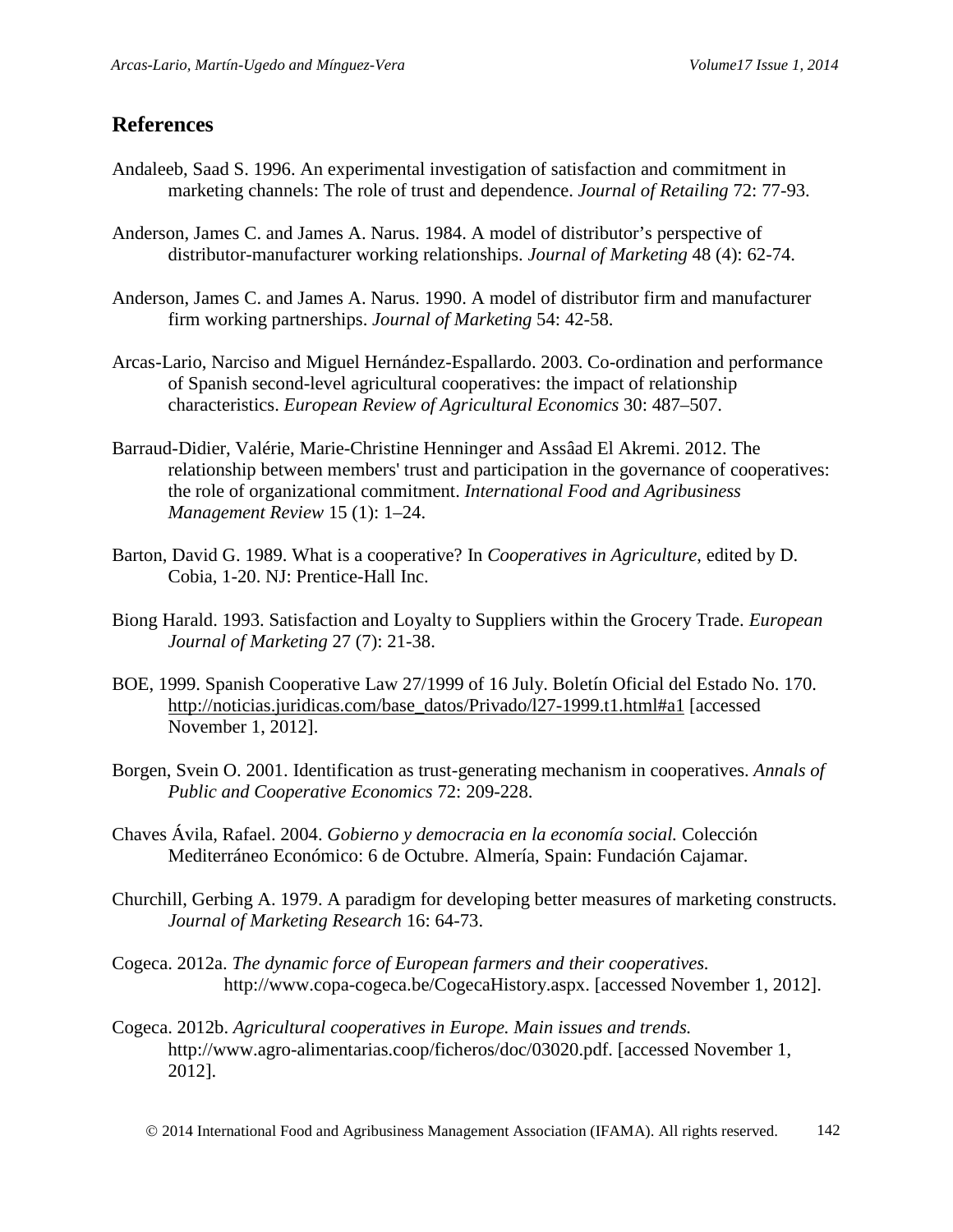- Cooperativas Agro-alimentarias. 2011. *Observatorio Socioeconómico del Cooperativismo Agrario Español.* http://www. agro-alimentarias.coop/ficheros/doc/03580.pdf. [accessed November 1, 2012].
- Coque Martínez, Jorge. 2008. Puntos fuertes y débiles de las cooperativas desde un concepto amplio de gobierno empresarial. REVESCO. *Revista de Estudios Cooperativos* 95: 65- 93.
- European Commission. *Economic accounts for agriculture.* http://epp.eurostat.ec.europa.eu/portal/page/portal/agriculture/data/database. [accessed November 3, 2012].
- Frazier, Gary L. 1983. Interorganizational Exchange Behavior in Marketing Channels: A Broadened Perspective. *Journal of Marketing* 47: 68-78.
- Ganesan, Shankar. 1994. Determinants of long-term orientation in buyers-seller relationship. *Journal of Marketing* 58: 1-19.
- Garnevska, Elena, Guozhong Liu and Nicola M. Shadbolt. 2011. Factors for Successful Development of Farmer cooperatives in Northwest China. *International Food and Agribusiness Management Review* 14 (4): 69–84.
- Guzmán, Isidoro and Narciso Arcas. 2008. The usefulness of accounting information in the measurement of technical efficiency in agricultural cooperatives. *Annals of Public and Cooperative Economics* 79 (1): 107-131.
- Guzmán, Isidoro, Narciso Arcas, Rino Ghelfi and Sergio Rivaroli. 2009. Technical efficiency in the fresh fruit and vegetable sector: a comparison study of Italian and Spanish firms. *Fruits* 64 (4): 1-10.
- Hansen, Mark H., J. L. Morrow Jr. and Juan C. Batista. 2002. The impact of trust on cooperative membership retention, performance, and satisfaction: an exploratory study. *International Food and Agribusiness Management Review* 5 (1): 41–59.
- Hansmann, Henry. 1996. *The ownership of the firm.* Cambridge: Harvard University Press.
- Hansmann, Henry. 1988. Ownership of the firm. *Journal of Law, Economics, and Organization* 43: 319-336.
- Heide, Jan B. and George John. 1992. Do Norms Matter in Marketing Relationships? *Journal of Marketing Research* 56 (2): 32-44.
- Hernández-Espallardo, Miguel, Narciso Arcas-Lario and Gustavo Marcos-Matás. 2013. Farmers' satisfaction and intention to continue membership in agricultural marketing cooperatives: neoclassical versus transaction cost considerations. *European Review of Agricultural Economics* 40 (2): 239-260.
	- 2014 International Food and Agribusiness Management Association (IFAMA). All rights reserved. 143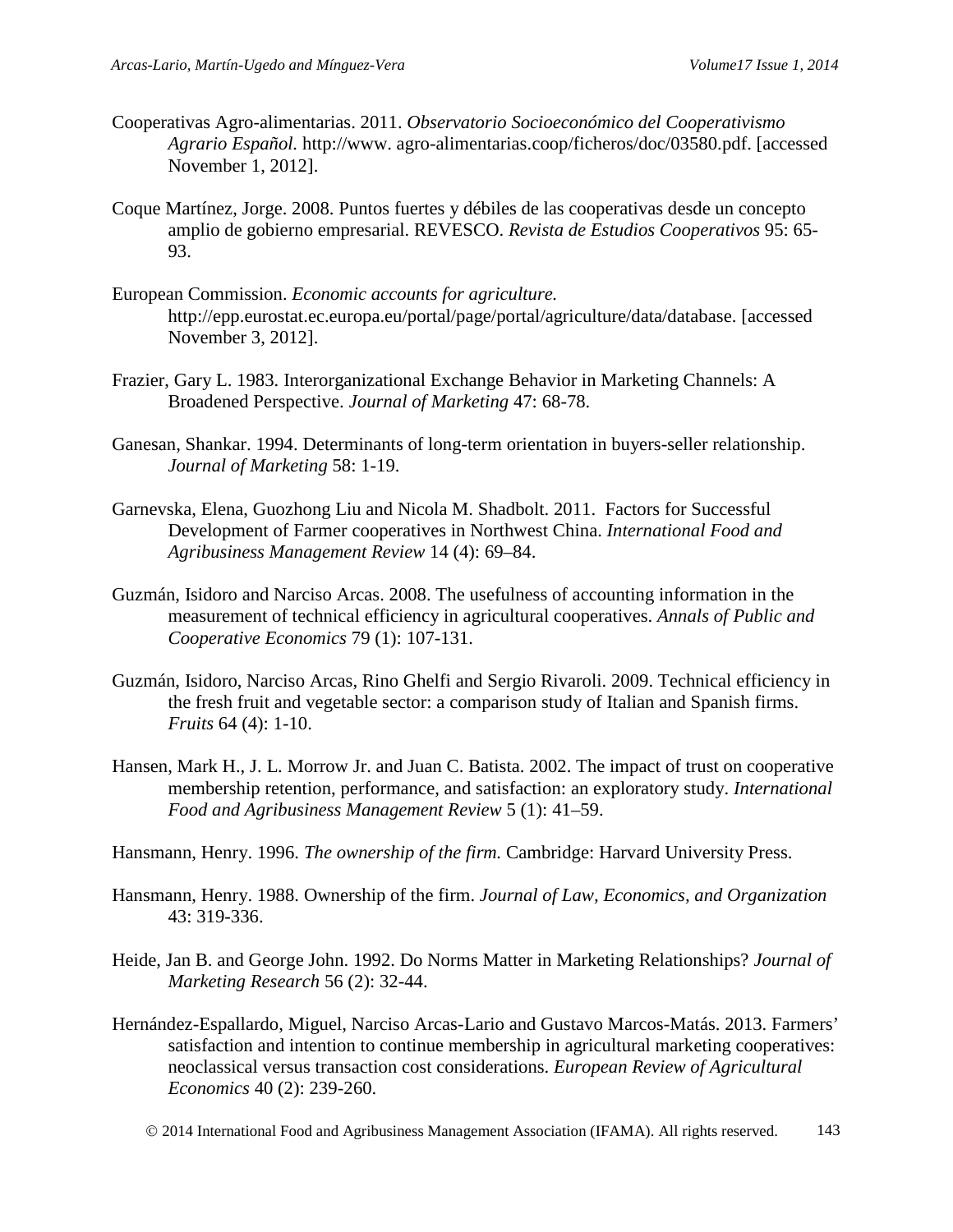- Hind, Abigail M. 1998. *Assessment of cooperative performance.* The World of Cooperative Enterprise, UK: Scottish Agricultural Organisation Society, 9–18.
- International Cooperative Alliance. 2012. *Cooperative identity, values and principles.* http://2012.coop/en/what-co-op/cooperative-identity-values-principles.[accessed November 1, 2012].
- James, Harvey S. and Michael E. Sykuta. 2005. Property right and organizational characteristics of producer-owned firms and organizational trust. *Annals of Public and Cooperative Economics* 76 (4): 545-580.
- Jensen, Michael C. and Williams H. Meckling. 1976. Theory of the firm: Managerial behaviour, agency costs and structure. *Journal of Financial Economics* 3: 305–360.
- Kim, Keisur and Gary L. Frazier. 1997. Measurement of Distributor Commitment in Industrial Channels Distribution. *Journal of Business Research* 40: 139-154.
- Kumar, Nirmalya, Louis L. Stern and Ravi S. Achrol. 1992. Assessing Reseller Performance from the Perspective of the Supplier. *Journal of Marketing Research* 29: 238-253.
- Kumar, Nirmalya, Lisa K, Scheer and Jan-Benedic E.M. Steenkamp. 1995. The Effects of Perceived Interdependence on Dealer Attitudes*. Journal of Marketing Research* 32: 348- 56.
- Lerman, Zvi and Claudia Parliament. 1991. Size and industry effects in the performance of agricultural cooperatives. *European Review of Agricultural Economics* 6 (1):15–29.
- Levi, Yair and Peter Davis. 2008. Cooperatives as the "enfants terribles" of economics: Some implications for the social economy. *The Journal of Socio-Economics* 37 (6): 2178-2188.
- Michelsen, Johannes. 1994. The rationales of cooperative organizations. *Annals of Public and Cooperative Economics* 65 (1): 13–34.
- Mohr, Jakki J. and Ravipreets S. Sohi. 1995. Communication Flows in Distribution Channels: Impact on Assessments of Communication Quality and Satisfaction. *Journal of Retailing* 71 (4): 393-416.
- Nilsson, Jerker. 1999. The nature of cooperative values and principles. Transaction cost theoretical explanations. *Annals of Cooperative Economics* 67 (4): 633-653.
- Nilsson, Jerker, Anna Kihlén and Lennart Norell. 2009. Are traditional cooperatives an endangered species? About shrinking satisfaction, involvement and trust. *International Food and Agribusiness Management Review* 12 (4): 101–121.
- Nilsson, Jerker, Gunnar L. H. Svendsen and Gent Tinggaard Svendsen. 2012. Are large and traditional cooperatives losing their social capital? *Agribusiness* 28 (2): 187-204.

2014 International Food and Agribusiness Management Association (IFAMA). All rights reserved. 144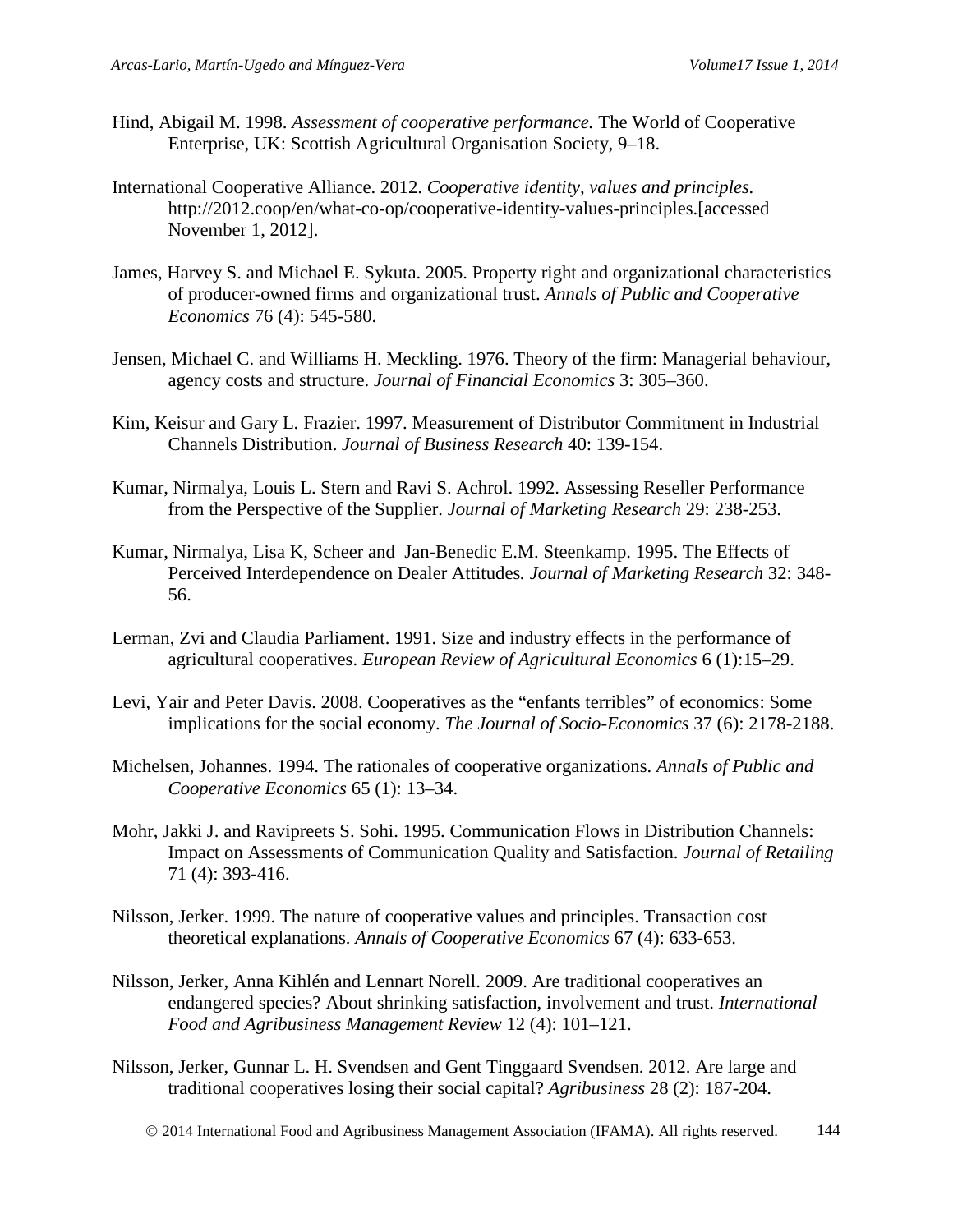- Ortmann, Gerald F. and Rober P. King. 2007. Agricultural cooperatives I: History, theory and problems. *Agekon* 46 (1): 40-68.
- Österberg, Peter and Jerker Nilsson. 2009. Members' Perception of their participation in the governance of cooperatives: The key to trust and commitment in agricultural cooperatives. *Agribusiness* 25 (2): 181–197.
- Pascucci, Stefano, Cornelis Gardebroek and Liesbeth Dries. 2012. Some like to join, others to deliver: an econometric analysis of farmers' relationships with agricultural co-operatives. *European Review of Agricultural Economics* 39 (1): 51-74.
- Ping Robert A. Jr. 1993. The Effects of Satisfaction and Structural Constraint on Retailer Exiting, Voice, Loyalty, Opportunism, and Neglect. *Journal of Retailing* 69 (3): 320-52.
- Ping Robert A. Jr. 1994. Does Satisfaction Moderate the Association between Alternative Attractiveness and exit Intention in a Marketing Channel. *Journal of the Academy of Marketing Science* 22 (4): 364-71.
- Pratt, Garett. 1998*. The need performance measurement in cooperatives: A practitioners view.* The World of Cooperative Enterprise, UK: Scottish Agricultural Organisation Society, 1– 8.
- Ramsey, Rosemary, and Ravipreet S. Sohi. 1997. Listening to your Customers: The impact of perceived salesperson listening behavior on relationship outcomes. *Journal of Academy of Marketing Science* 25: 127-37.
- Russo, Carlo, Dave D. Weatherspoon, Christopher H. Peterson, and Massimo Sabbatini. 2000. Effects of managers' power on capital structure: a study of Italian agricultural cooperatives. *International Food and Agribusiness Management Review* 3 (1): 27–39.
- Sayers, David M., Richard L. Kilmer, and Anouk M. Flambert. 1996. Satisfaction evaluation of milk handlers by southern US dairy farmers. *Journal of Agricultural and Applied Economics* 28: 313-321.
- Selnes, Fred. 1998. Antecedents and Consequences of Trust and Satisfaction in Buyer-Seller Relationships. *European Journal of Marketing* 32 (3/4): 306-22.
- Siebert, John W., and John L. Park. 2010. Maintaining a healthy equity structure: a policy change at producers cooperative association*. International Food and Agribusiness Management Review* 13 (3): 87–96.
- Spear, Roger. 2004. Governance in democratic member-based organizations. *Annals of Public and Cooperative Economics* 75 (1): 33-59.

Tirole, Jean. 2001. Corporate Governance. *Econometrica* 69 (1): 2-35.